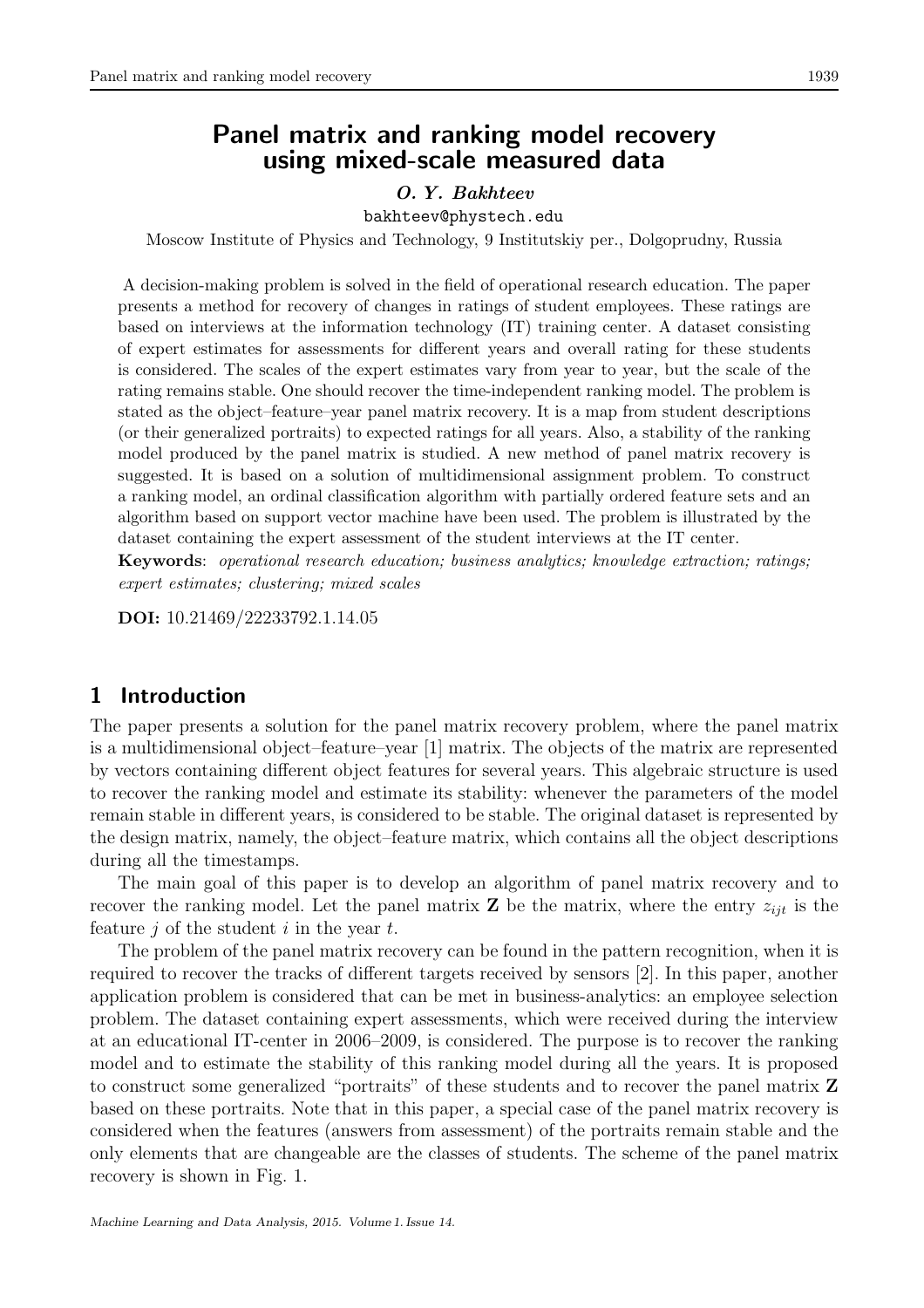

Figure 1 The panel matrix recovery. The generalized student "portraits" that remain stable during all the time are found and considered to be the panel matrix objects

The problem is stated as the multidimensional assignment problem. It requires to find a bijection between object descriptions in different years. The main difficulty in solving this problem is that the multidimensional assignment problem is NP-hard (nondeterministic polynomial-time hard) [3]; therefore, it requires to use heuristic algorithms to solve it. There are several solutions for this problem and related problems [4–6]. The papers [3, 7] propose to use linear programming and randomization algorithms. The methods proposed in the present paper are based on a hypergraph construction. One can use a genetic algorithm [8]. As an alternative, the problem is stated as the common min-cost max flow problem [9].

Define some terms that will be used for the dataset description.

**Definition 1.** A scale  $\mathbb{L}$  is an algebraic structure [10] with a fixed set of operations, relations, and a fixed set of axioms.

**Definition 2.** A nominal scale  $\mathbb C$  is a scale with a fixed binary relation:

1)  $x = y \lor x \neq y;$ 2)  $x, y: x = y \Rightarrow y = x$ ; and 3)  $x, y, z: x = y \wedge y = z \Rightarrow x = z$ 

where x, y, and z are the objects from the scale  $\mathbb{C}: x, y, z \in \mathbb{C}$ .

**Definition 3.** An oridnal scale  $\mathbb{O}$  is a nominal scale with a fixed relation:

1)  $xRx$ ; 2)  $xRy \wedge yRx \Rightarrow x = y$ ; and 3)  $xRy \wedge yRz \Rightarrow xRz$ where  $x, y, z \in \mathbb{O}$ .

Definition 4. A linear scale W is an ordinal scale with total order and addition and subtraction operations defined on it.

**Definition 5.** A ranking function f is a mapping from the object space  $X$  to the finite set of classes Y with a total order defined on it [11].

The ranking model recovery problem can be met not only in the employee selection but also in information technologies [12], agriculture [13], and energy management [14]. The type of the ranking model recovery algorithm can be chosen with respect to the dataset scale [15–17]. In this paper, a pairwise dominating matrix algorithm is considered for the feature set with a partial order defined on each feature [18]. Another algorithm considered in the present paper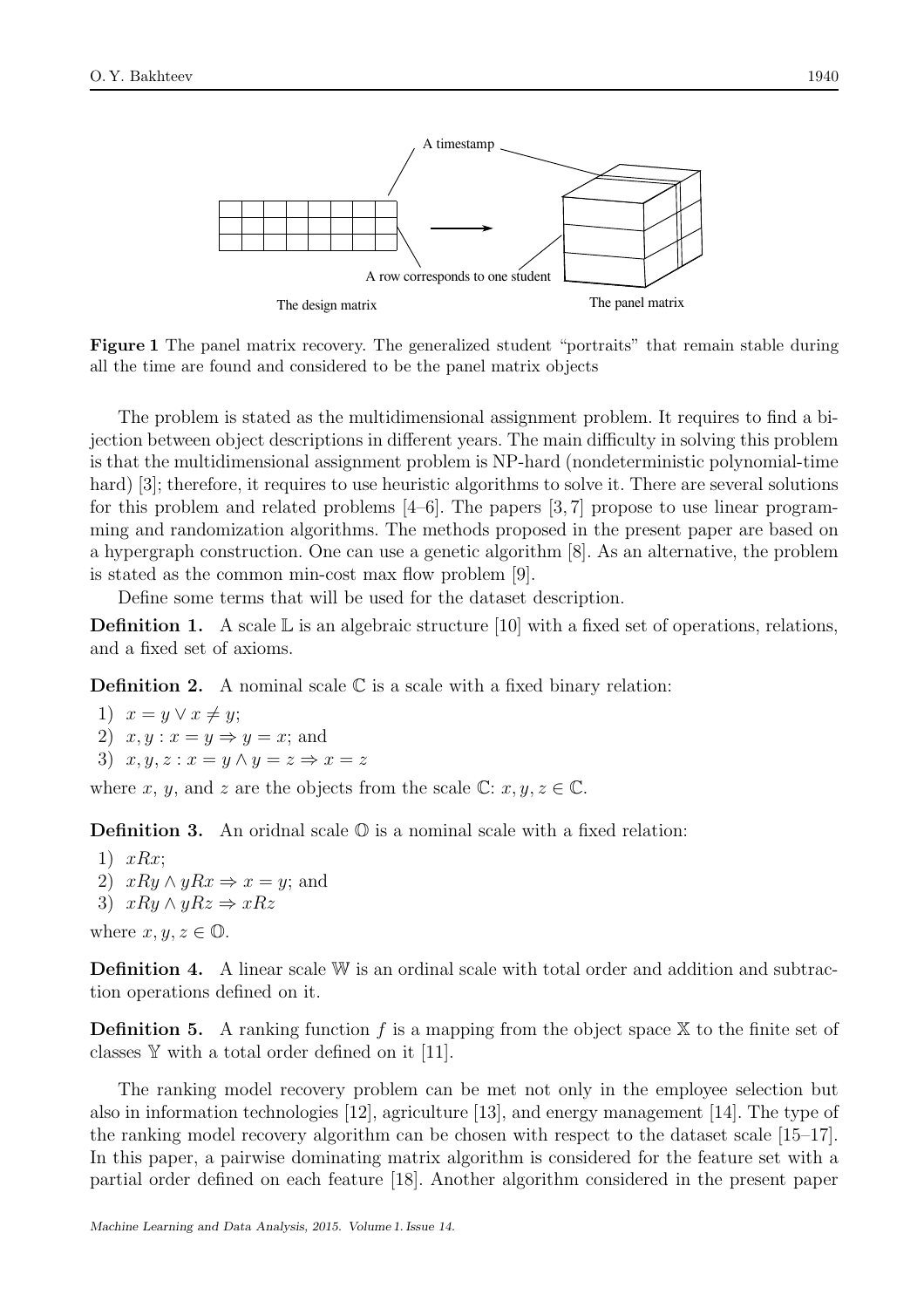is an algorithm RankSVM, which is a generalization of a classification algorithm based on the support vector machine (SVM) [19].

The ranking model is recovered by the dataset [20] containing students that attempt to pass the interview at the educational center during 2006–2009. The data can contain missing values. The dataset feature descriptions are shown in Table 1.

The expert proposes that each feature should give a positive contribution into the rating. The higher score student gets the higher rating he receives according to the "bigger is better" [21] principle. The nominal feature "Student's interests" is not used in the ranking model recovery, but it is used in the panel matrix recovery in order to cluster students. The expert also recommends to round the feature "Student's interests" in order to get three discrete values.

One of the steps of the panel matrix recovery is a clustering, which requires a distance function. This function determines how close to each other the students estimates are. A generalized Heterogeous Euclidean-Overlap Metric (HEOM) function [22] and Heterogeous Manhattan-Overlap Metric (HMOM) function [23] are proposed for a mixed-scale dataset (a dataset containing linear, ordinal [24], and nominal scales). Extracting significant information from such datasets is a challenging high priority issue for many organizations in the business analytics.

# 2 The problem formulation

In this section, a formal definition of the panel matrix Z and ranking model recovery problem are presented.

**Definition 6.** The panel matrix **Z** is a matrix where the entry  $z_{ijt}$  is the feature j (answers from assessment) of student  $i$  in year  $t$ .

The dataset contains the set of pairs of mixed-scale data:

$$
\mathfrak{D} = \{ (\mathbf{x}_i, y_i) : i \in \mathcal{I} \}, \text{ the object index } i \in \mathcal{I} = \{1, ..., m\},
$$

$$
\mathbf{X} = [\mathbf{x}_1, ..., \mathbf{x}_m]^{\mathrm{T}}, \quad y_i \in \mathbf{y}
$$

with metric

 $d: \mathbb{X} \times \mathbb{X} \rightarrow \mathbb{R}_+$ 

| Feature                                     | Scale type            | Scale cardinality                                                               |  |  |
|---------------------------------------------|-----------------------|---------------------------------------------------------------------------------|--|--|
| Average score during university educa-      | Linear, $\mathbb{W}$  | Rational number in [3;5]                                                        |  |  |
| tion                                        |                       |                                                                                 |  |  |
| Average score for the last term             |                       |                                                                                 |  |  |
| Acceptance preference (expert estimation)   | Ordinal, $\mathbb{O}$ | cardinality<br>Rational<br>number,<br>the                                       |  |  |
|                                             |                       | changes during some years                                                       |  |  |
| Student's interests:                        |                       | The experts used 3 discrete values                                              |  |  |
| programming,                                | Nominal, $\mathbb C$  | {programming, both, telecommunica-<br>tion in 2006; later, the experts used ra- |  |  |
| telecommunication development,              |                       |                                                                                 |  |  |
| or both                                     |                       | tional number                                                                   |  |  |
| Students' responsibility                    |                       |                                                                                 |  |  |
| Level of knowledge                          |                       | Rational number,                                                                |  |  |
| Motivation                                  | Ordinal, $\mathbb{O}$ | the cardinality changes during some                                             |  |  |
| Student's class $-$ the final rating in the |                       | years                                                                           |  |  |
| assessment                                  |                       |                                                                                 |  |  |

Table 1 Dataset feature descriptions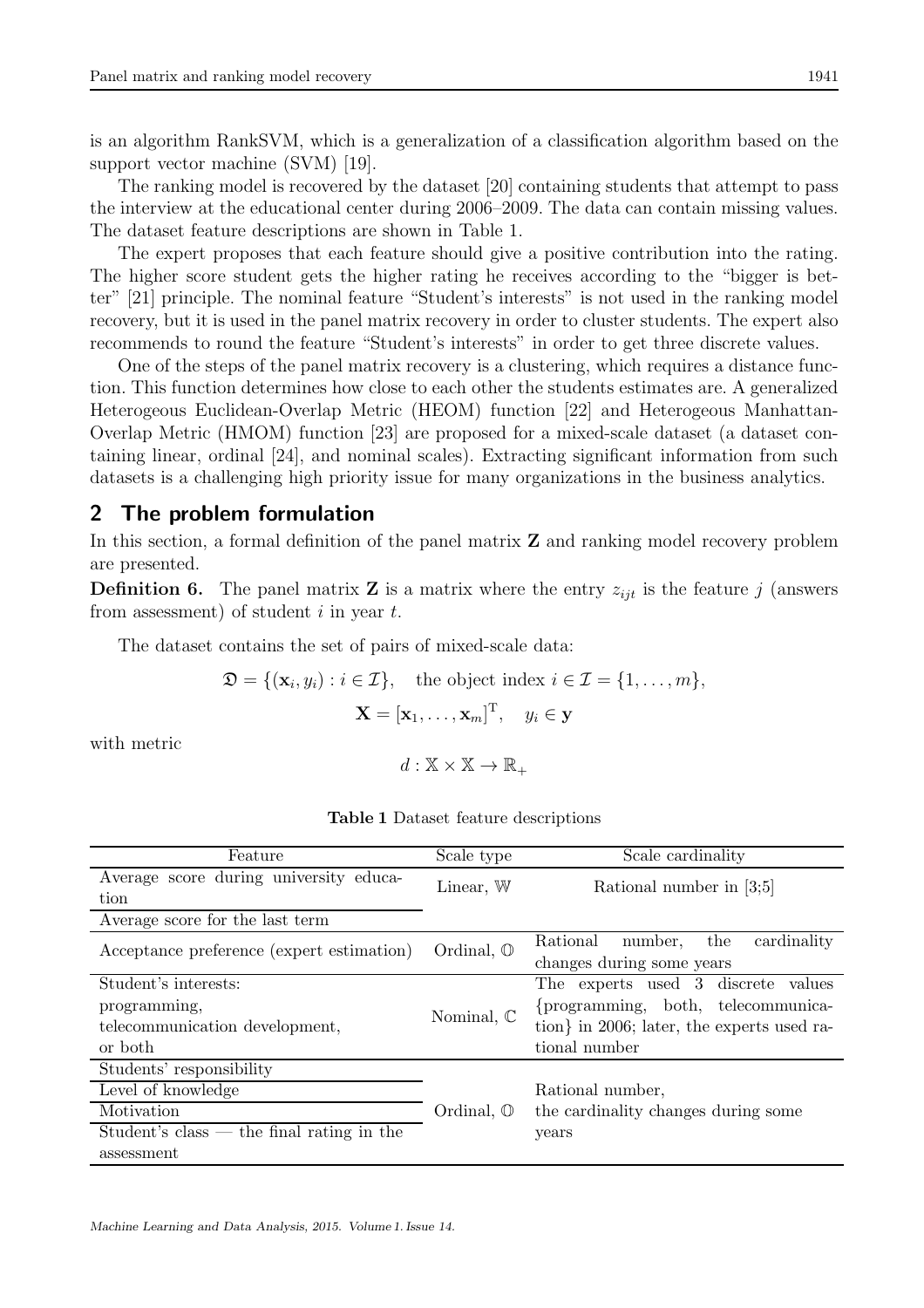where  $\mathbb{X} = \mathbb{L}_1 \times \cdots \times \mathbb{L}_n$  is the object space; **X** is the object–feature matrix for the dataset;  $\mathbf{x}_i \subset \mathbb{X}$ ; and y is the vector of classes for each object in dataset such that its elements are in Y. In this paper, the generalized HEOM distance and HMOM distance functions are used as the functions of d (see Eqs.  $(12)$  and  $(14)$  below). Define a total order on the set of classes:

$$
\mathbb{Y} = \{ \text{``1", ``2", ``3", ``4", ``5"\} \tag{1}
$$

where "1"  $\prec$  "2"  $\prec$  "3"  $\prec$  "4"  $\prec$  "5".

Let  $\mathcal{T} = \{t\}$  be the set of timestamps of the estimations. In this paper, the set  $\mathcal{T}$  contains 4 elements, corresponding to 2006–2009. Let  $X<sup>t</sup>$  be the matrix of the objects X of the year t. Let  $\mathbf{D}^t$  be the distance matrix for all pairs of objects per year t:

$$
d_{iq}^t = d(\mathbf{x}_i^t, \mathbf{x}_q^t), \quad \mathbf{x}_i^t, \mathbf{x}_q^t \in \mathbf{X}^t.
$$

The panel matrix recovery procedure consists of the following parts:

- 11) a dendrogram constructing algorithm  $\mathfrak{d}$ ;
- 21) a clustering algorithm  $\mathfrak{c}$ ;
- 31) a class recovery algorithm r;
- 41) a bijection recovery algorithm  $\mathfrak m$  that finds a bijection between cluster centroids  $\mathbf M^t$  of different years; and
- 51) an algorithm a of averaging cluster centroids.



Figure 2 Panel matrix recovery procedure

The panel matrix recovery procedure is shown in Fig. 2: for each year t, the algorithm  $\mathfrak d$ constructs the dendrogram  $\mathfrak{T}^t$ . Then, calculate the optimal number of clusters N and the algorithm c proceeds clustering. For each cluster  $\mu$  from the set of cluster centroids  $\mathbf{M}^t$ , the algorithm **r** recovers its class  $\hat{y}^t \in \hat{\mathbf{y}}^t$ . After that, the algorithm **m** finds a bijection  $\varphi$  that matches clusters from different years  $Y$ . As a result, get the panel matrix  $Z$  from the averaged centroids  $\hat{M}$ , which correspond to the student portraits, and the vector of recovered classes  $\hat{y}^t$ .

The algorithm c clusters the objects of the dataset for each year t. Let  $M^t \subset X$  be the set of N cluster centroids for year  $t, \mathbf{M}^t = [\boldsymbol{\mu}_1, \dots, \boldsymbol{\mu}_N]^T$ .

For each cluster centroid  $\mu_k^t$ , recover its class  $\hat{y_k}^t \in \mathbb{Y}$  (1). Here, for this purpose, median function has been used:

$$
\hat{y}_k^t = \text{median}\{y_i^t : \text{cluster}(\mathbf{x}_i^t) = k\}
$$

where cluster $(x)$  is the function which returns the index of cluster that contains element x.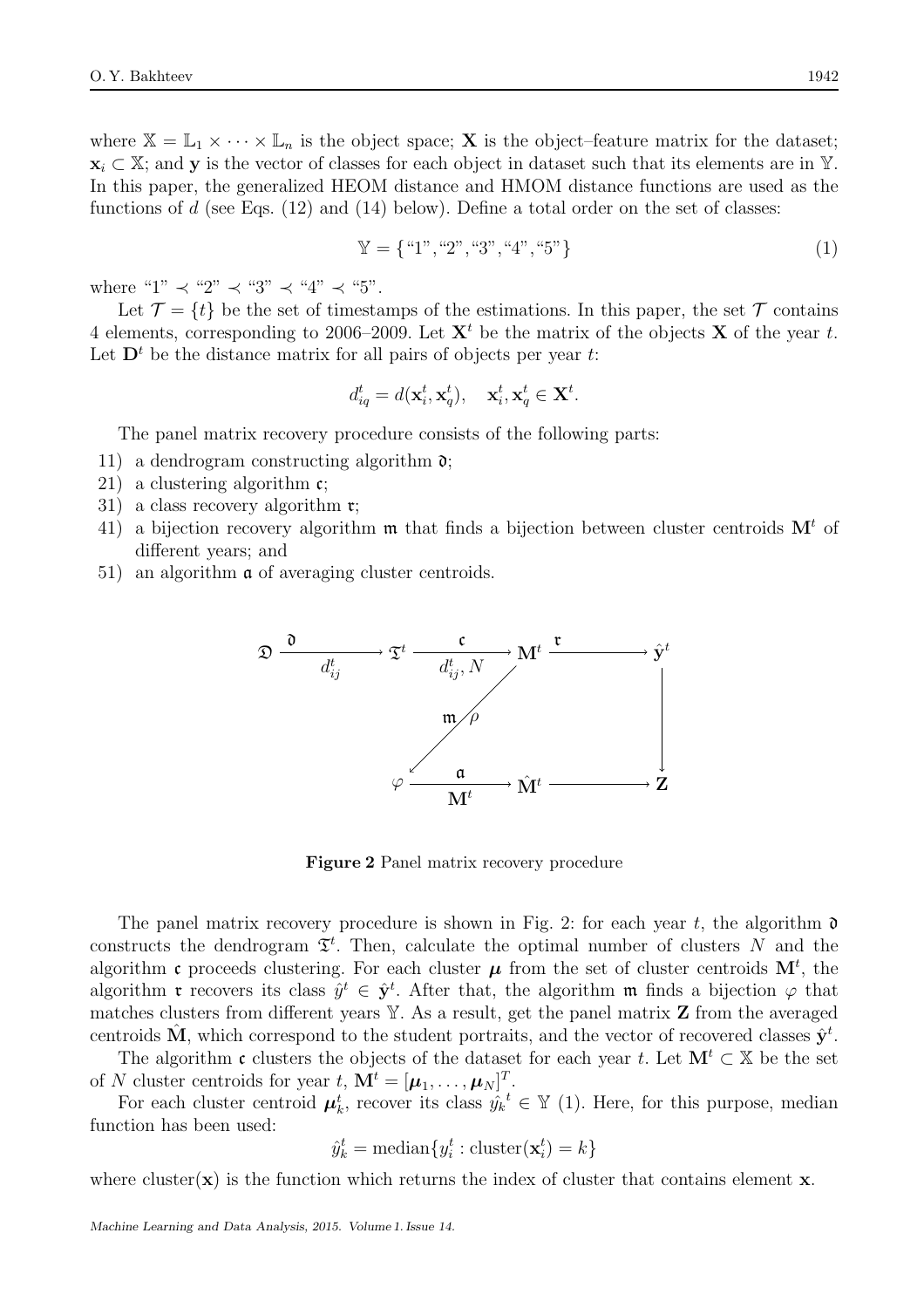Let the distance function be given by

$$
\rho: \mathbb{X} \times \mathbb{X} \to \mathbb{R}_+.
$$
 (2)

This function is used in algorithm  $\mathfrak{m}$  to find the mapping that satisfies criteria (5) and (4) (see below). The distance function used as the function of  $\rho$  is also described below (15).

The algorithm m of the bijection recovery between clusters of different years finds the permutation of cluster indexes:

$$
\varphi: \{1, \ldots, N\} \to \{1, \ldots, N\} \tag{3}
$$

such that for each year t the mapping is a bijection. Let use the distance function  $\rho$  (2) to find this mapping. A set of cluster centroids is called  $\mathbf{G}_k = [\boldsymbol{\mu}_1, \dots, \boldsymbol{\mu}_{|\mathcal{T}|}]$  if it contains all the centroids that  $\varphi$  returns k for them:

$$
\mathbf{G}_k = \{ \boldsymbol{\mu} \in \mathbb{X} : \varphi(\text{index}(\boldsymbol{\mu})) = k \}
$$

where index :  $\mathbf{M}^t \to \{1, \ldots, N\}$  is the function, which returns the index for each cluster.

Let us select  $\varphi$  that minimizes the following criteria:

1. The clustering criterion  $C_c$ :  $\varphi$  should minimize the average value of R where R is the ratio from the average distance between objects  $\boldsymbol{\mu}_{k_1}$  and  $\boldsymbol{\mu}_{k_2}$  from cluster set  $\mathbf{G}_k$  to the average distance between cluster centroids  $\mathbf{G}_{k_1}$  and  $\mathbf{G}_{k_2}$ :

$$
C_{\mathcal{C}} = \text{mean}_{k \in \{1, \dots, N\}} R(\mathbf{G}_k), \quad R(\mathbf{G}_k) = \frac{\text{mean}_{\boldsymbol{\mu}_{k_1}, \boldsymbol{\mu}_{k_2} \in \mathbf{G}_k} d(\boldsymbol{\mu}_{k_1}, \boldsymbol{\mu}_{k_2})}{\text{mean}_{\mathbf{G}_{k_1}, \mathbf{G}_{k_2}} d(\mathbf{G}_{k_1}, \mathbf{G}_{k_2})}.
$$
(4)

2. The stability criterion  $C_{\mathcal{S}}$ :  $\varphi$  should minimize the difference in classes  $\hat{y}_{k_1}$  and  $\hat{y}_{k_2}$  of cluster set  $\mathbf{G}_k$ :

$$
C_{\mathcal{S}} = \sum_{k=1}^{N} \sum_{\mu_{k_1}, \mu_{k_2} \in \mathbf{G}_k} |\hat{y}_{k_1} - \hat{y}_{k_2}|.
$$
 (5)

The resulting optimization problem is the following:

$$
\begin{cases}\n\varphi = \arg \min_{\varphi' \in \Phi} C_{\mathcal{C}}; \\
\varphi = \arg \min_{\varphi' \in \Phi} C_{\mathcal{S}}\n\end{cases}
$$

where  $\Phi$  is the set of mappings from the index set  $\{1, \ldots, N\}$  to itself such that for each year  $t$ , the mapping is bijective.

As an averaging algorithm  $\alpha$ , one gets averaged cluster centroids using the following function:

$$
\arg\{\hat{\boldsymbol{\mu}}_{kj}\} = \begin{cases}\n\text{mean}\{\mu_{qj} : \boldsymbol{\mu}_q \in \boldsymbol{G}_k\} & \text{whenever } \mathbb{L}_j \text{ is linear scale;} \\
\text{median}\{\mu_{qj} : \boldsymbol{\mu}_q \in \boldsymbol{G}_k\} & \text{whenever } \mathbb{L}_j \text{ is ordered scale;} \\
\text{mode}\{\mu_{qj} : \boldsymbol{\mu}_q \in \boldsymbol{G}_k\} & \text{whenever } \mathbb{L}_j \text{ is nominal scale}\n\end{cases}\n\tag{6}
$$

where  $\hat{\mu} \in \mathbf{M}$  is the averaged cluster centroid from  $G_k$ ; and  $\mathbf{M}$  is the set of averaged cluster centoids. Let use  $\tilde{M}$  as an object set for the panel matrix  $Z$ .

As a result of the panel matrix recovery procedure, obtain the matrix Z that contains the set of the averaged centroids  $\hat{M}$  and the vector of recovered classes  $\hat{y}_i^t \in \mathbf{y}^t$ .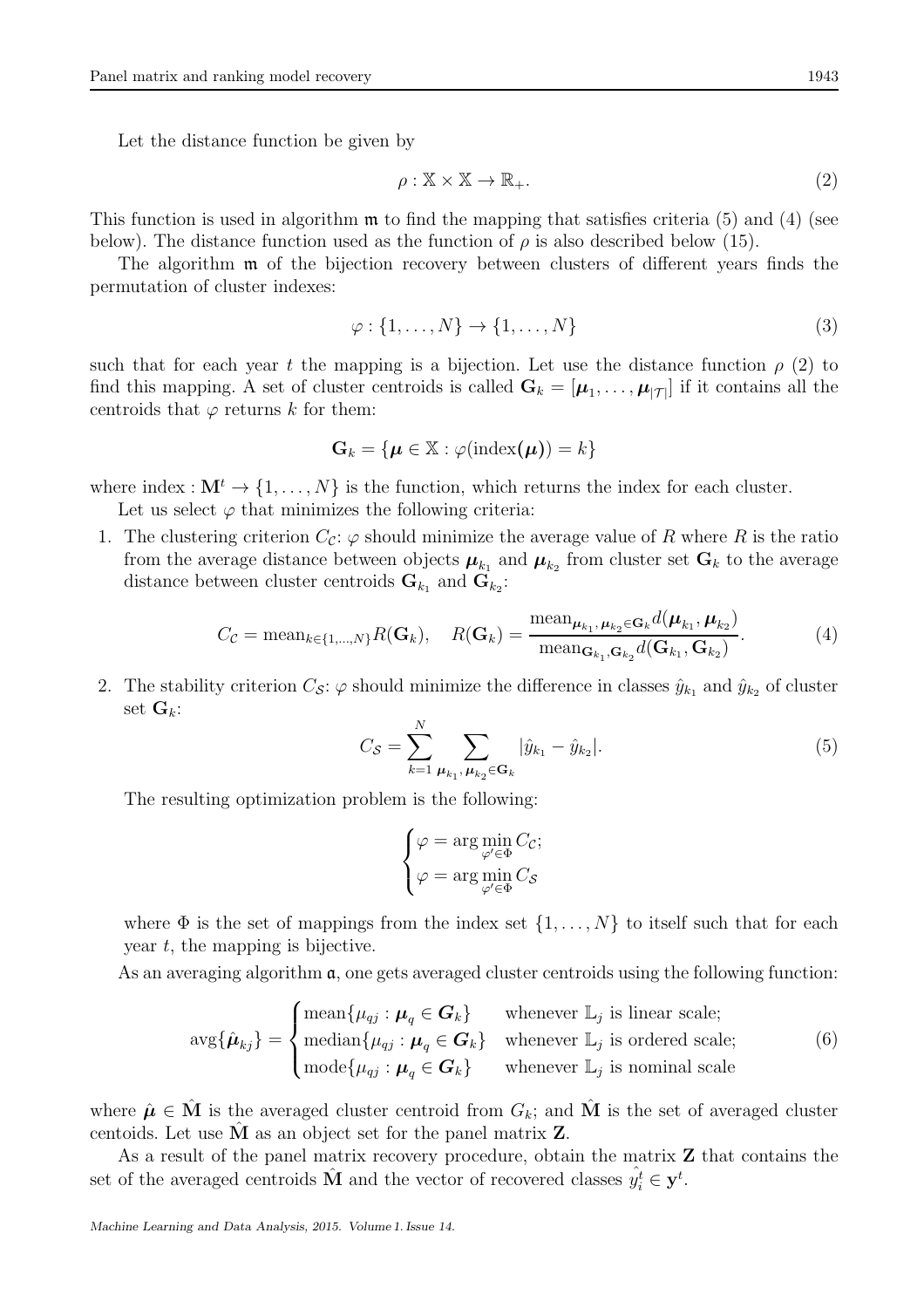### Ranking model recovery

To solve the ranking model recovery problem, one should find a mapping:

$$
f:\mathbb{X}\to\mathbb{Y}
$$

which minimizes error function  $Q(X)$ . In this paper, Kendall correlation coefficient [25] has been used:

$$
Q(\mathbf{X}) = 1 - \text{KendallTau}(\mathbf{y}, \hat{\mathbf{y}})
$$

where  $\hat{y}$  is the vector of classes which is returned for objects **X** by the function f; and the Kendall correlation coefficient is

$$
\text{KendallTau} = \frac{4|\{(i,q) : y_i > y_q, \hat{y}_i > \hat{y}_q\}|}{m(m-1)} - 1. \tag{7}
$$

# 3 Calculating optimal number of clusters

In the previous section, the number of clusters  $N$  was considered to be fixed. One can select the value for  $N$  using expert estimates. The other way is to optimize the number of clusters using heuristics. This section describes the optimization problem, which can be used as the one way to find the optimal number of clusters  $N$ . Assume the number  $N$  of clusters remains stable for each year from the set  $\mathcal T$ . The reason of this assumption is the wish to recover the ranking model for each year of the panel matrix and to estimate correlation between rankings of different years. If the number N differs for different years, this problem is incorrect.

Optimize the number of clusters N using dendrogram constructing algorithm  $\mathfrak{d}$ .

**Definition 7.** The dendrogram  $\mathfrak{T}^t$  is a tree that is built using the distance matrix  $\mathbf{D}^t$  which shows the relationships between clusters.

Describe the dendrogram constructing method. Suppose one has a linkage algorithm:

$$
A_{\mathcal{L}}: \mathbb{R}_{+}^{m} \times \mathbb{R}_{+}^{n} \to \mathbb{X} \times \mathbb{X}.
$$
 (8)

It defines the pair of elements  $x_i$  and  $x_q$  to merge into one cluster  $\mu_k$ . Let merge this pair and then recalculate the distance matrix  $\mathbf{D}^{t}$  using information about the merged elements.

At the end of dendrogram constructing algorithm, one receives a tree  $\mathfrak{T}^t$ . Its root contains two last elements merged at the final step.

The example of dendrogram is shown in Fig. 3. The elements A, B, and C are clustering until one cluster remains.

**Theorem 1.** For each  $N \in \{1, \ldots, m\}$ , a clustering with a set of N clusters is constructible, where  $m$  is the number of objects.

**Proof.** Each step, the number of clusters is reduced by one. Therefore, after  $m - N$  steps, one gets the set of clusters with cardinality equal to N.

Let us construct the dendrogram  $\mathfrak{T}^t$  for each year t for optimal N calculating. The number of clusters N is optimal whenever it satisfies the following criteria.

1. The uniform class criterion  $C_{\mathcal{U}}$ : the number of cluster centroids  $\mathbf{M}^t$  of different classes should be equal. N should minimize the deviation of number of different classes of clusters:

$$
C_{\mathcal{U}}(\mathbf{M}^t) = \sigma\{|\mathbf{M}_y^t|, y \in \mathbb{Y}\}\
$$

where  $|\mathbf{M}_i^t|$  is the cardinality of the set  $\mathbf{M}^t$  with class  $y \in \mathbb{Y}$ ; and  $\sigma$  is the standard deviation.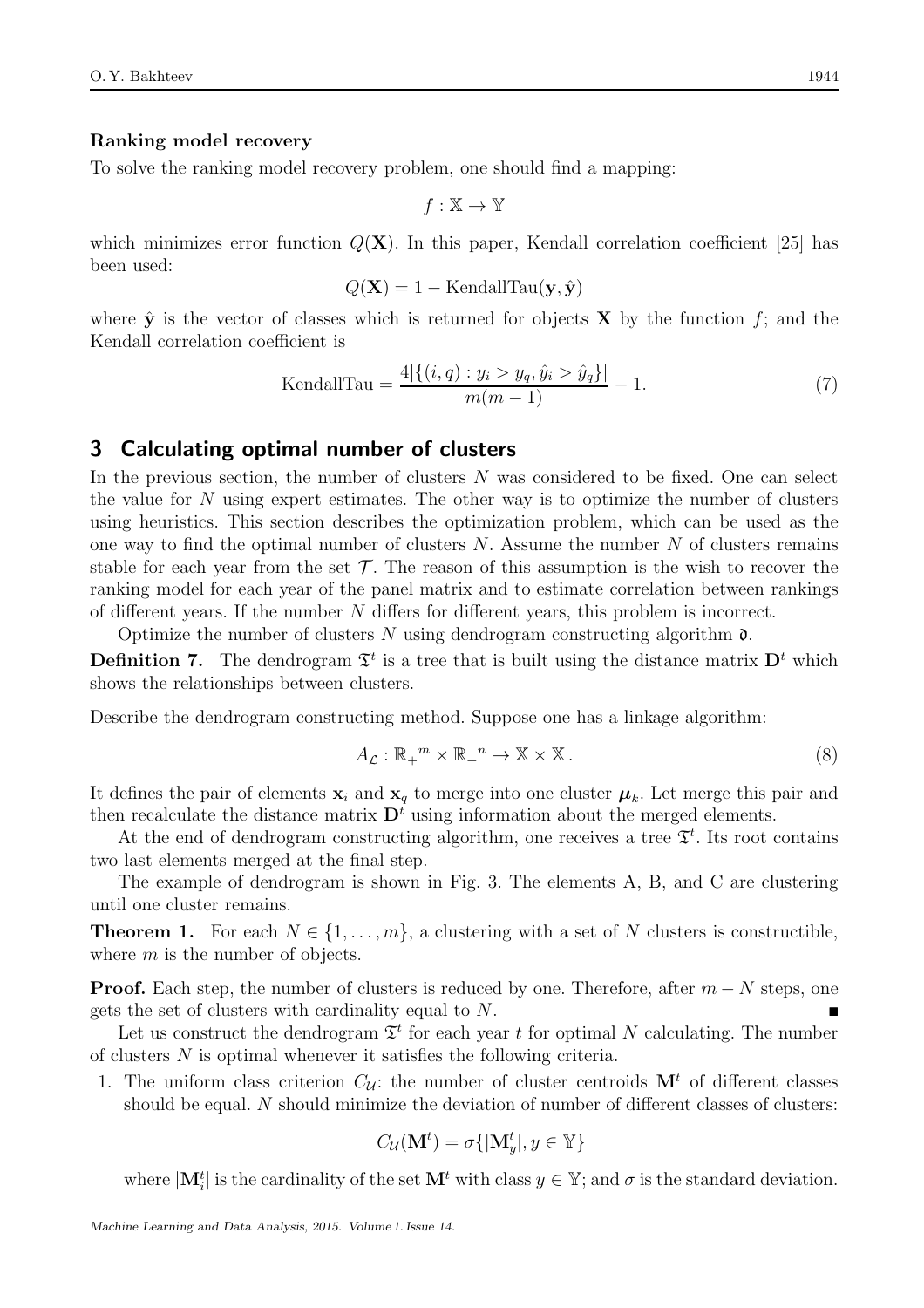

Figure 3 The example of dendrogram

2. Mixing class criterion  $C_M$ : the number of clusters N should decrease the difference of classes inside clusters:

$$
C_{\mathcal{M}}(\mathbf{M}^t) = \text{mean}_{\boldsymbol{\mu}_k \in \mathbf{M}^t} \sigma(\{y_i : \text{cluster}(\mathbf{x}_i) = k\}).
$$

The number of clusters  $N$  should be less than or equal to the minimum number of objects in the sets:  $N \leq \min_{t \in \mathcal{T}} |\mathbf{X}^t|$ . Also, let construct a clustering that contains a representative of each class; therefore, N should be greater than or equal to the cardinality of  $\mathbb{Y}$ . The final formula for the optimization problem is the following:

$$
\begin{cases}\nN = \arg\min_{N}(\text{mean}_{t \in \mathcal{T}}(\delta_{\mathcal{U}}(\mathbf{M}^{t}))), \\
N = \arg\min_{N}(\text{mean}_{t \in \mathcal{T}}(\delta_{\mathcal{M}}(\mathbf{M}^{t}))), \\
N \geqslant 5, \quad N \leqslant \min_{t \in \mathcal{T}} |\mathbf{X}^{t}|.\n\end{cases} \tag{9}
$$

Some heuristics have been proposed to select N. Let us construct two dendrograms  $\mathfrak{T}_{\mathcal{U}}^t$ for each year t. They use the linkage algorithms (8)  $A_{\mathcal{LE}}$  and  $A_{\mathcal{LM}}$  to estimate functionals  $\delta_Y$ and  $\delta_E$ .

In order to estimate  $C_{\mathcal{U}}$ , let us use the following linkage algorithm:

$$
A_{\mathcal{LU}} = \underset{\hat{y}_{k_1} = \hat{y}_{k_2} = \max\limits_{i=1,\dots,5} |M_i^t|}{\arg \min} D_{k_1 k_2}.
$$

Select a pair of the closest objects of the most common class (the class which has the most number of representatives). Each step, the cardinality of the largest set  $\mathbf{M}_i^t$  of cluster centroids of the fixed class  $y$  has been reduced. The difference in cardinality between these sets decreases. Therefore, the dendrogram  $\mathfrak{T}_E^t$  is quite close to be optimal with respect to  $\delta_Y$  for the fixed N.

In order to estimate  $C_{\mathcal{M}}$ , the following linkage algorithm has been used:

$$
A_{\mathcal{LM}} = \underset{\substack{\boldsymbol{\mu}_{k_1}, \boldsymbol{\mu}_{k_2} \in \mathbf{M}^t, \\ |\hat{y}_{k_1} - \hat{y}_{k_2}| = \max}}{\operatorname{arg\,min}} ||\text{members}(\boldsymbol{\mu}_{k_1})| - |\text{members}(\boldsymbol{\mu}_{k_2})||_2,
$$

where members  $M^t \to 2^{X^t}$  are the functions that return a set of objects assigned to the cluster. This linkage algorithm selects the pair  $(\mu_1, \mu_2)$  of clusters with the largest difference in classes and with the smallest difference in cardinality. Each step, the difference in classes inside some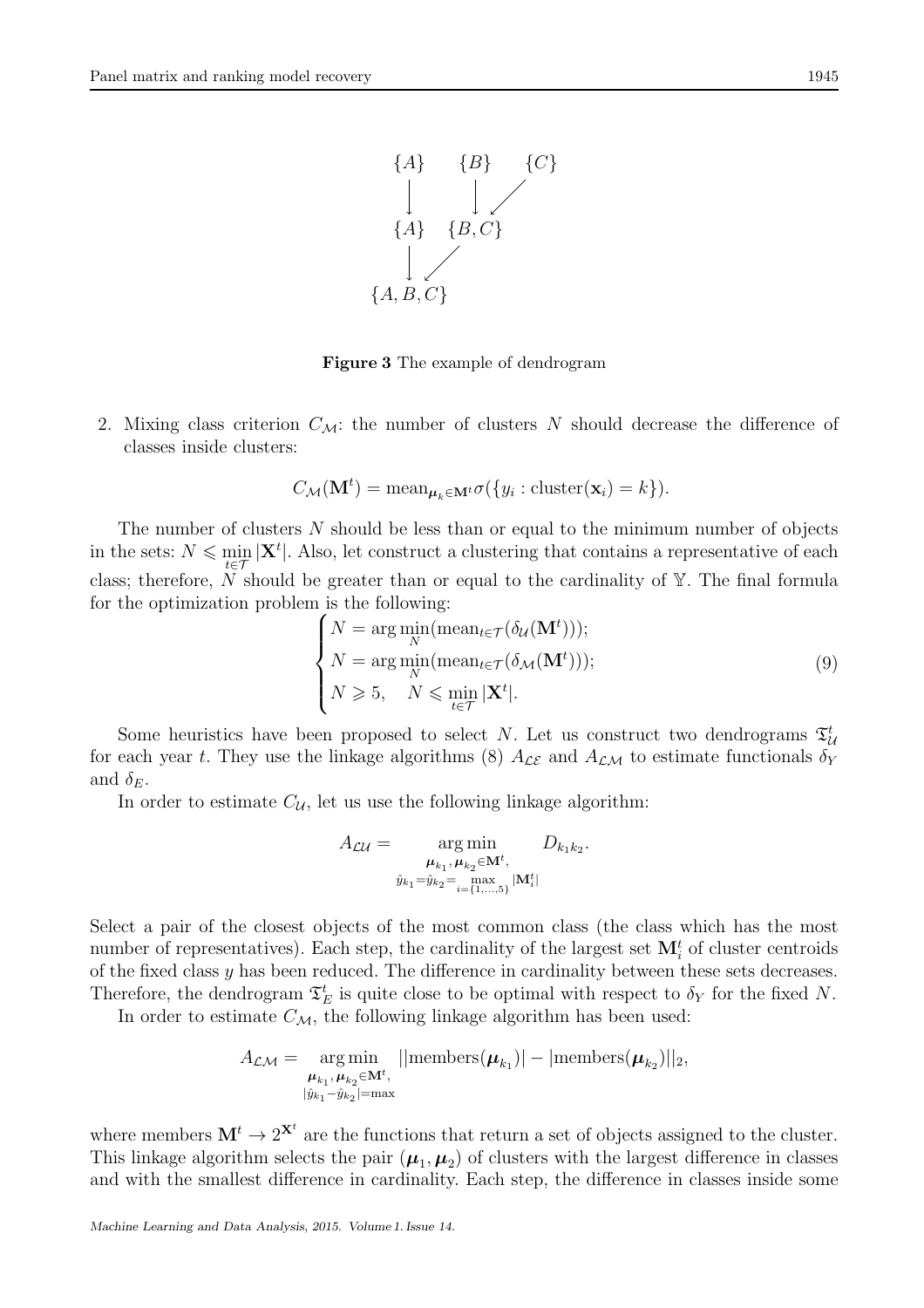cluster has been maximized; therefore, the dendrogram is quite close to be the worst with respect to  $\delta_M$  for the fixed N.

To find a compromise between two criteria  $C_{\mathcal{U}}$  and  $C_{\mathcal{M}}$ , these criteria for each N have been estimated and ranked. Consider the optimal number of cluster gets minimum of these ranks:

$$
N = \underset{N}{\text{arg min}}(\text{rank}(C_{\mathcal{U}}, N) + \text{rank}(C_{\mathcal{M}}, N))
$$

where rank is the function that gives rank for each estimation for current N.

## 4 Distance functions for mixed-scale data

In this section, distance functions are described for different scale types — linear (10), ordinal (11), nominal (13), and mixed (12) and (14). The distance function for mixed-scale dataset is proposed below.

### 4.1 Distance function for linear-scale data

Consider the generalized distance function for a linear-scale dataset:

$$
r(\mathbf{x}_i, \mathbf{x}_q) = \left( (|\mathbf{x}_i - \mathbf{x}_q|^p)^T \mathbf{S}^{-1} |\mathbf{x}_i - \mathbf{x}_q|^p \right)^{1/(2p)}
$$
(10)

where  $p$  is the number;  $S$  is the symmetric nonnegative definite matrix (for example, identity matrix I); and exponentiation is proceeded per component:  $\mathbf{x}^p = [x_1^p]$  $[x_1^p, \ldots, x_n^p]^T$ . The Euclidean metric corresponds to this formula with  $S = I$  and  $p = 1$ :

$$
r(\mathbf{x}_i, \mathbf{x}_q) = \sum_{i=1}^n (\mathbf{x}_i - \mathbf{x}_q)^2)^{1/2}.
$$

The Manhattan distance corresponds to this formula with  $S = I$  and  $p = 0.5$ :

$$
r(\mathbf{x}_i, \mathbf{x}_q) = \sum_{i=1}^n |\mathbf{x}_i - \mathbf{x}_q|.
$$

### 4.2 Distance for ordinal-scaled data

Define matrix functions  $\mathbf{H}^{j+}$  and  $\mathbf{H}^{j-}$  for projection the object set **X** on feature j where the scale  $\mathbb{L}_j$  is ordinal. Each component of vectors  $\mathbf{H}_i^{j+1}$  $i^{j+}$  and  $\mathbf{H}_{i}^{j-}$  determine the order between feature  $j$  of object  $i$  and other objects:

$$
(\mathbf{H}_{i}^{j+})_{l} = \begin{cases} 1 & \text{whenever } x_{ij} \succ x_{lj}; \\ 0 & \text{otherwise}; \end{cases}
$$

$$
(\mathbf{H}_{i}^{j-})_{l} = \begin{cases} 1 & \text{whenever } x_{lj} \succ x_{ij}; \\ 0 & \text{otherwise}. \end{cases}
$$

Let the distance function pdist be given by:

$$
pdist(x_{ij}, x_{qj}) = \frac{m - \left(\langle \mathbf{H}_i^{j+}, \mathbf{H}_q^{j+} \rangle + \langle \mathbf{H}_i^{j-}, \mathbf{H}_q^{j-} \rangle\right)}{m}
$$
(11)

where m is the number of objects in the dataset.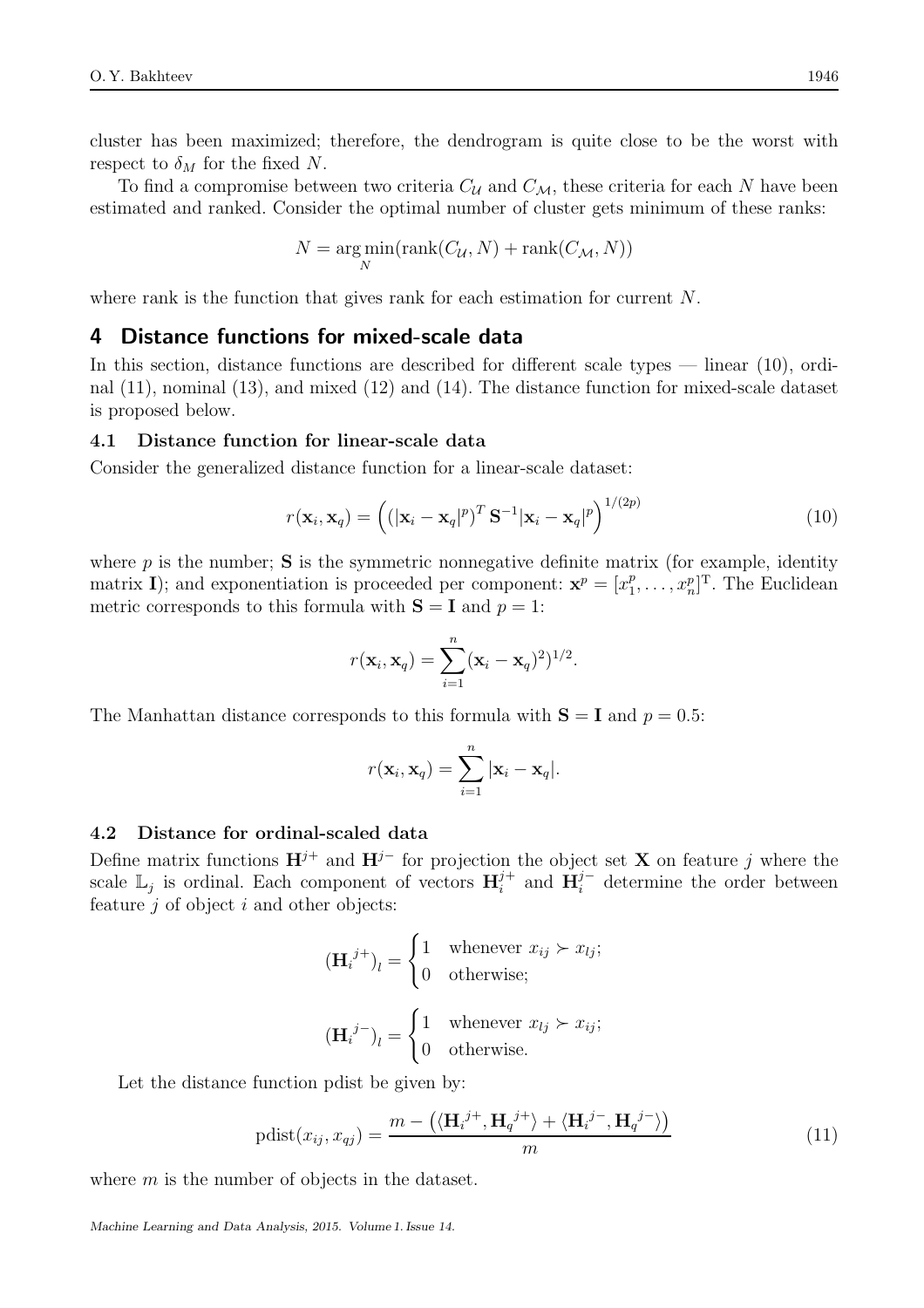**Theorem 2.** If  $\mathbb{L}_j$  is a totally ordered set, then pdist is a metric.

**Proof.** At first, let us prove that the range of the function is in [0; 1]. Let  $x_{ij}$  be less than or equal to  $x_{qj}: x_{ij} \leq x_{qj}$ . Then

$$
\langle \mathbf{H}_{i}^{j+}, \mathbf{H}_{q}^{j+} \rangle = ||\mathbf{H}_{i}^{j+}||_{2}^{2}, \quad \langle \mathbf{H}_{i}^{j-}, \mathbf{H}_{q}^{j-} \rangle = ||\mathbf{H}_{q}^{j-}||_{2}^{2};
$$
  
 
$$
\text{pdist}(x_{ij}, x_{qj}) = \frac{m - ||\mathbf{H}_{i}^{j+}||_{2}^{2} - ||\mathbf{H}_{q}^{j-}||_{2}^{2}}{m}.
$$

The maximum of the function is not more than 1. The function pdist gets minimum whenever  $x_{ij} = x_{ij}$ , pdist $(x_{ij}, x_{ij}) = 0$ . The function is symmetric. Let us prove that the function satisfies the subadditivity condition for each  $\mathbf{x}_w \in \mathbb{X}$ :

$$
pdist(x_{ij}, x_{qj}) \leqslant pdist(x_{ij}, x_{wj}) + pdist(x_{wj}, x_{qj}).
$$

The proof contains 3 cases:

$$
x_{ij} \leq x_{qj} \leq x_{wj}; \quad x_{wj} \geq x_{ij} \geq x_{qj}; \quad x_{ij} \leq x_{wj} \leq x_{ij}.
$$

Consider the first case, other cases can be proved similarly:

$$
\text{pdist}(x_{ij}, x_{wj}) + \text{pdist}(x_{qj}, x_{wj}) = \frac{2m - ||\mathbf{H}_{i}^{j+}||_{2}^{2} - ||\mathbf{H}_{q}^{j+}||_{2}^{2} - 2||\mathbf{H}_{w}^{j-}||_{2}^{2}}{m}
$$
\n
$$
\geq \frac{2m - ||\mathbf{H}_{i}^{j+}||_{2}^{2} - ||\mathbf{H}_{q}^{j+}||_{2}^{2} - 2||\mathbf{H}_{q}^{j-}||_{2}^{2}}{m}
$$
\n
$$
= \frac{2m - ||\mathbf{H}_{i}^{j+}||_{2}^{2} - m + ||\mathbf{H}_{q}^{j-}||_{2}^{2} - 2||\mathbf{H}_{q}^{j-}||_{2}^{2}}{m} = \frac{m - ||\mathbf{H}_{i}^{j+}||_{2}^{2} - ||\mathbf{H}_{q}^{j-}||_{2}^{2}}{m} = \text{pdist}(x_{ij}, x_{qj}).
$$

### 4.3 The generalization of HEOM and HMOM distance functions

Supplement the HEOM [22] function for ordinal-scale datasets:

$$
d_1(\mathbf{x}_i, \mathbf{x}_j) = \left(\sum_{k=1}^n r(x_{ij}, x_{qj})^2\right)^{1/2}
$$
 (12)

where

$$
r(x_{ij}, x_{qj}) = \begin{cases} \text{overlap}(x_{ij}, x_{qj}) & \text{whenever } \mathbb{L}_j \text{ is a nominal scale;} \\ \text{pdist}(x_{ij}, x_{qj}) & \text{whenever } \mathbb{L}_j \text{ is an ordinal scale;} \\ \text{diff}(x_{ij}, x_{qj}) & \text{otherwise;} \end{cases} \\ \text{overlap}(x_{ij}, x_{qj}) = \begin{cases} 1 & \text{whenever } x_{ij} \neq x_{qj}; \\ 0 & \text{otherwise;} \\ 0 & \text{otherwise;} \end{cases} \\ \text{diff}(x_{ij}, x_{qj}) = \frac{|x_{ij} - x_{qj}|}{\sum_{j} \sum_{j} \mathbb{L}_j}, \end{cases} \tag{13}
$$

the function  $\text{diff}(x_{ij}, x_{qi})$  is determined by normalized difference between two values of feature j.

The range of the resulting function  $d$  is less than or equal to the square root of the feature number:  $d(\mathbf{x}_i, \mathbf{x}_j) \leqslant \sqrt{n}$ .

The difference between HEOM and HMOM modifications is only in lack of exponentiation:

$$
d_2(\mathbf{x}_i, \mathbf{x}_j) = \sum_{k=1}^n r(x_{ij}, x_{qj}).
$$
\n(14)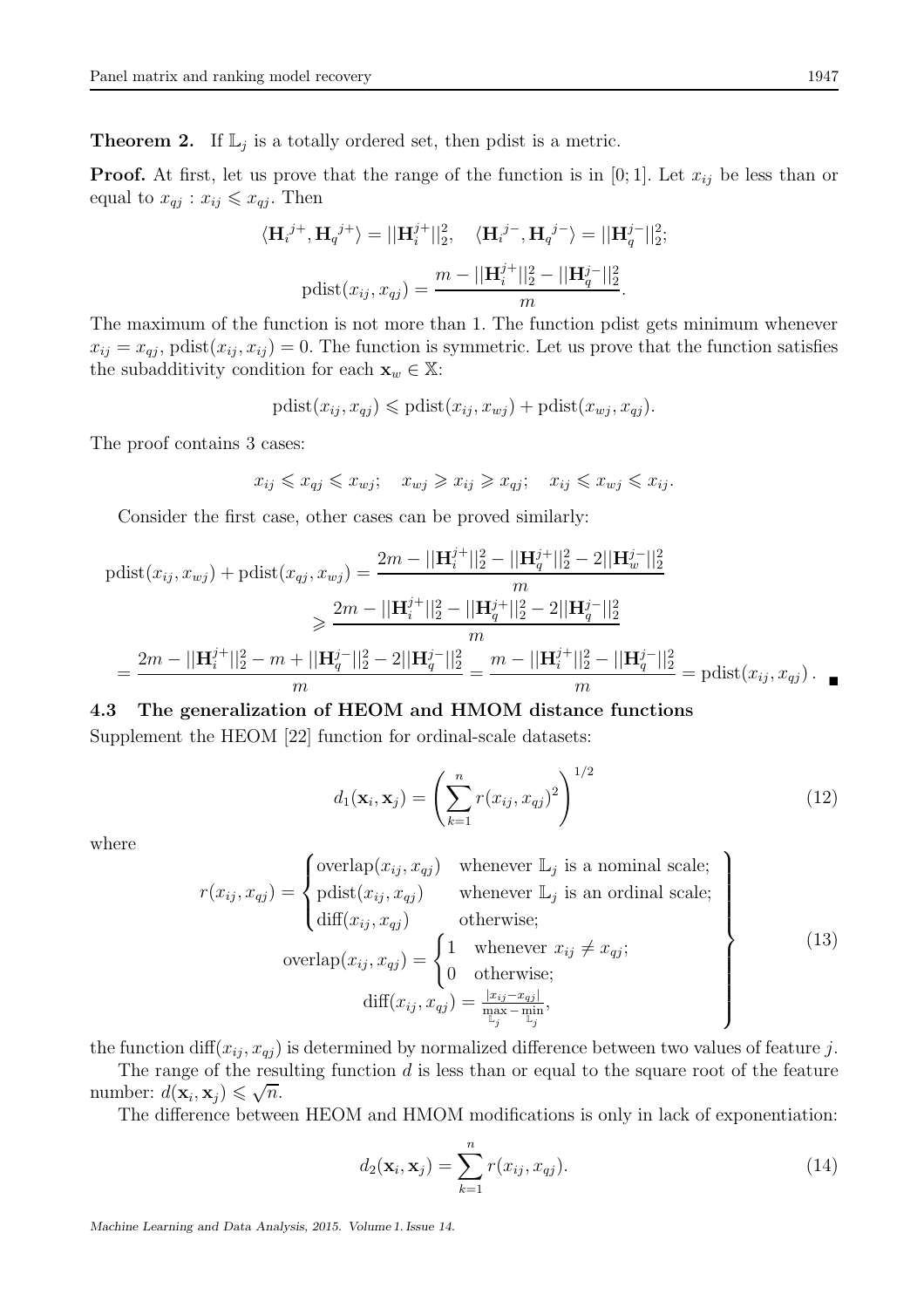## 5 Panel matrix recovery procedure

#### 5.1 Clustering algorithm c

Let use a modification of k-means [26] algorithm as the clustering algorithm  $\mathfrak{c}$ . This algorithm is iterative. At first, select N cluster centroids  $\mu_1, \ldots, \mu_N$  randomly. Each iteration assign each object  $\mathbf{x}_i$  from dataset  $\mathbf{X}^t$  to the closest cluster in the sense of the distance function d:

$$
\text{cluster}(\mathbf{x_i}) = \underset{k \in \{1, \dots, N\}}{\arg \min} d(\mathbf{x}_i, \boldsymbol{\mu}_k)
$$

where cluster( $\bf{x}$ ) is the function that returns a cluster index for each object  $\bf{x}$ . After that, recalculate cluster centroids:

$$
\mu_{kj} = \arg\{x_{ij}, \text{cluster}(\mathbf{x}_i) = k\}.
$$

Use avg function (6) such that corresponds to scale types instead of arithmetic mean recommended in the k-means algorithm:

$$
\text{avg}\{\mathbf{x}_{i_1j},\ldots,\mathbf{x}_{i_pj}\} = \begin{cases} \text{mean}\{\mathbf{x}_{i_1j},\ldots,\mathbf{x}_{i_pj}\} & \text{whenever } \mathbb{L}_j \text{ is a linear scale;} \\ \text{median}\{\mathbf{x}_{i_1j},\ldots,\mathbf{x}_{i_pj}\} & \text{whenever } \mathbb{L}_j \text{ is an ordinal scale;} \\ \text{mode}\{\mathbf{x}_{i_1j},\ldots,\mathbf{x}_{i_pj}\} & \text{whenever } \mathbb{L}_j \text{ is a nominal scale.} \end{cases}
$$

#### 5.2 Bijection recovery algorithm m

In this section, two methods of the function  $\varphi$  (3) finding are considered: the reducing the problem to the transport problem and the genetic algorithm.

Let state the problem of finding  $\varphi$  as multidimensional assignment problem [7]. Construct | $\mathcal{T}$ |-partite hypergraph  $\langle V, E \rangle$ ,  $V = V^1 \cup \cdots \cup V^{|\mathcal{T}|}$  where  $\mathcal{T}$  is the set of years. The vertices of each partite sets  $V^t$  correspond to the set of cluster centroids  $\mathbf{M}^t$  for year t. The hyperedges of the hypergraph correspond to the all subsets of cluster centroids that contain  $|\mathcal{T}|$  cluster centroids and correspond to the condition that each hyperedge  $e \in E$  contains only one cluster centroid for each year. Let the weight of each hyperedge be given by:

$$
w_e = \sum_{\mu_1,\mu_2 \in e} \rho(\mu_1,\mu_2).
$$

It is required to find a maximal set of hyperedges where each pair of this set does not intersect and where the sum of the hyperedge weights is minimal.

#### 5.3 Reducing the  $\varphi$  finding problem to the transport problem

Consider a two-dimensional assignment problem, where it is required to find the bijection between two sets of objects. This problem can be stated as the min-cost max flow problem by constructing a transport directed graph [27]. The vertices of this graph correspond to the cluster centroids  $M<sup>t</sup>$  with capacity equal to one and edge weights equal to the distance between cluster centroids:  $\rho(\mu_i^{t_1}, \mu_j^{t_2})$ . After reducing the problem, it is required to find the maximal flow with minimal edge weight sum, which is called the cost of the flow. In the considered case, one can construct a hypergraph  $\langle V, E \rangle$  instead of the directed graph whose hyperedge configuration was described above.

In order to find the maximal flow of minimal cost of the hypergraph  $\langle V, E \rangle$ , let transform the hypergraph into a directed graph  $\langle V', E' \rangle$  and use common algorithms for directed graphs.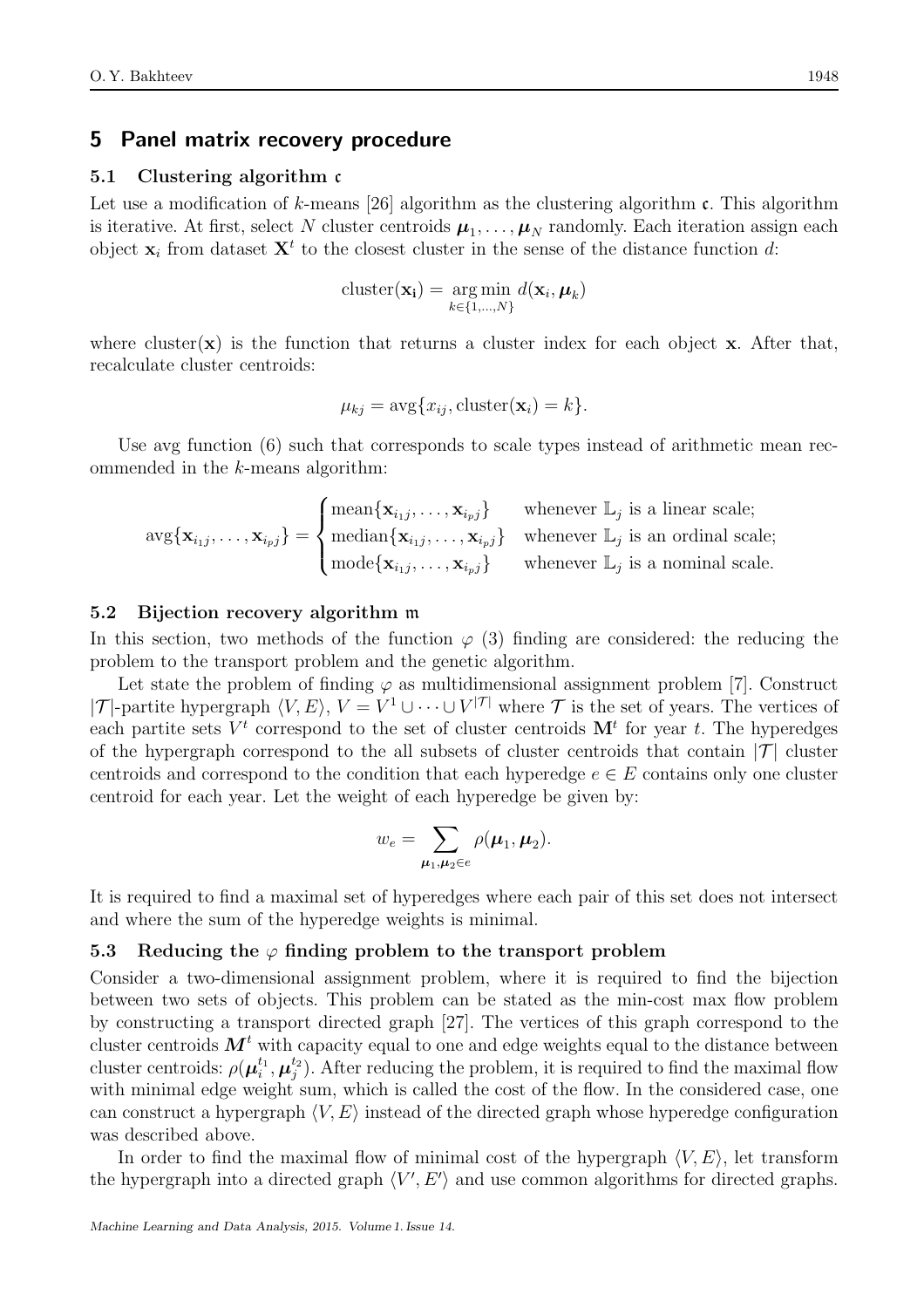There are some heuristic algorithms of hypergraph to directed graph transformation that can be used for this case [28, 29].

### 5.4 Genetic algorithm

As an alternative method of finding the function  $\varphi$ , let use the genetic algorithm [8]. Each solution of the problem is represented by a hypergraph with  $N$  hyperedges such that each pair of hyperedge does not intersect and each hyperedge contains only one cluster centroid for each year. Let  $S^{qk}$  be a matrix for the solution k of the generation q. The entry  $S^{qk}_{ij}$  is the index number of cluster of the year  $j$  in the hyperedge  $i$ :

$$
S_{ij}^{qk} = \text{whenever } \boldsymbol{\mu}_l^j \in e_i
$$

where  $e_i \in E$ . The starting population  $S^1$  is generated randomly, its cardinality  $s_1$  is a structural parameter. Each new generation is generated from the older one by application the special procedures: mutation, crossover, and selection.

As the crossover of the generation  $q$ , the following procedure has been used. Select two solutions  $S^{qk_1}$  and  $S^{qk_2}$  from this generation randomly. Also, select a row  $l_1$  from the first matrix and a row  $l_2$  from the second matrix, the number of columns to modify col, and a set of column indexes  $\{c_{\text{perm}_{(1)}}, \ldots, c_{\text{perm}_{(col)}}\}\$ , where perm is a random permutation. For each column  $c_i$  in  ${c_{\text{perm}_{(1)}}, \ldots, c_{\text{perm}_{(col)}}}$  and for both matrices, proceed the permutation given by  $S_{l_1c_i}^{qk_1} \leftrightarrow S_{l_2c_i}^{qk_2}$  $\frac{q\kappa_2}{l_2c_i}.$ 

After crossover procedure, mutations. Select a solution  $S^{qk}$  and a column c randomly. After that, proceed random permutation on all the elements of column  $c$ . Such procedure helps one to avoid stopping algorithm in local extrema. After mutations and crossovers, select the best solution generation  $S^{q+1}$  in the sense of the distance function  $\rho$ . The number of mutations per generation  $f_{\text{mutation}}$ , the number of crossovers per generation  $f_{\text{crossover}}$ , and the generation cardinalities  $s_q$  are the structural parameters of the algorithm. The algorithm stops whenever the generation satisfies the stopping criterion  $C_{\mathcal{F}}$ . In this paper, stopping criterion is used:

$$
C_{\mathcal{F}} = (K_{\text{av}} > \hat{K}_{\text{av}})
$$
 or  $(K_{\text{av}}$  does not change after few iterations)

where

$$
K_{\text{av}} = \text{mean}_{t_1, t_2 \in \mathcal{T}, t_1 \neq t_2}(\text{KendallTau}(\mathbf{S}_{1,\dots,N,t_1}^{q(1)}, \mathbf{S}_{1,\dots,N,t_2}^{q(1)})),
$$

 $S^{q(1)}$  is the best solution of the current generation in the sense of  $\rho$ ,  $S^{qi}_{1,\dots,N,t}$  is the column t of the matrix  $S^{qi}$ .  $\hat{K}_{av}$  is a structural parameter, which represents required average Kendall correlation coefficient in the panel matrix Z.

## 5.5 Defining hyperedge weight

Use the sum of the generalized distances (12) and (14) between cluster centroids as the hyperedge weights:

$$
\rho_1(\mathbf{x}_i, \mathbf{x}_j) = \left(\frac{\sum_{k=1}^n d(x_{ik}, x_{jk})^2}{n} + \text{pdist}^2(y_i, y_j) \cdot \text{coeff}\right)^{1/2};
$$
\n(15)

$$
\rho_2(\mathbf{x}_i, \mathbf{x}_j) = \frac{\sum_{k=1}^n d(x_{ik}, x_{jk})}{n} + \text{pdist}(y_i, y_j) \cdot \text{coeff}
$$
\n(16)

where coef is the parameter which regulates the balance between priority of the stability criterion  $(5)$  and the clustering criterion  $(4)$ . Whenever coef  $= 1$ , these criteria priorities are equal. Let use (15) in the experiment with the generalized HEOM metric and (16) in the experiment with the generalized HMOM metric.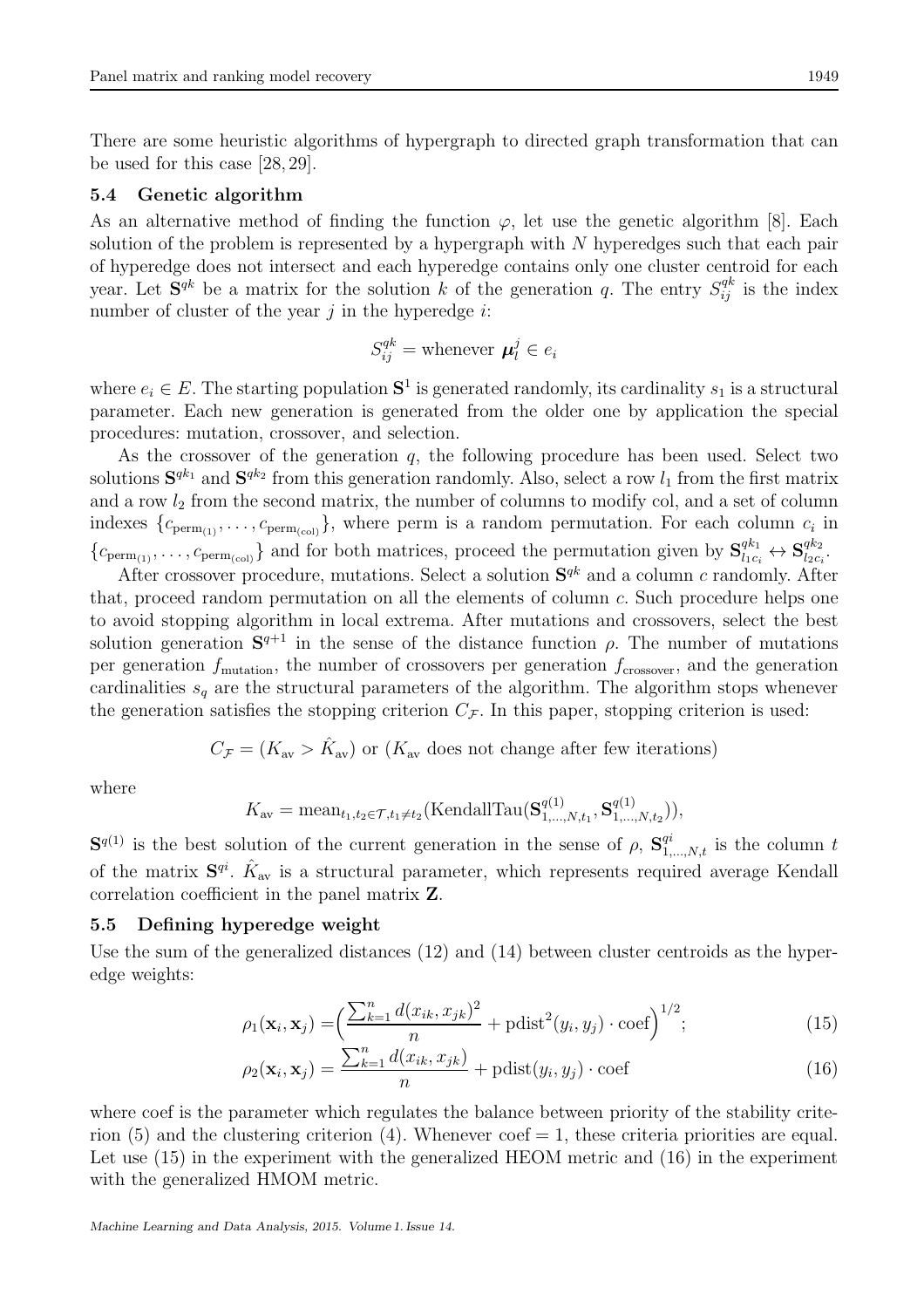### 5.6 Complexity analysis of the algorithm

The clustering algorithm complexity can be bounded to  $O(Nnm \cdot \text{iter})$  where iter is the number of iterations of the clustering algorithm.

The complexity of one crossover series can be bounded to  $O(f_{\text{crossover}}|\mathcal{T}|)$ . The complexity of a mutation series is  $O(f_{\text{mutation}}N)$ ; so, the naive estimation of the genetic algorithm iteration is  $O(f_{\text{crossover}}|\mathcal{T}| + f_{\text{mutation}}N)$ .

# 6 The ranking model recovery

In this section, the methods of the ranking model recovery used in this paper are described. Consider three ranking algorithms: the ordinal classification algorithm using partially ordered feature sets [18] and rankSVM [30], the algorithm based on the SVM [19], and an algorithm based on the method of least squares in order to compare the results of the ranking model recovery.

### 6.1 The ordinal classification algorithm using partially ordered feature sets

In this subsection, suppose that the class of the object is also a feature with number  $0: Y$  $=\mathbb{L}_0, x_{i0} = y_i, \mathbf{x}_i \in \mathbf{X}$ . For each feature  $\mathbb{L}_q$ , construct a matrix  $\mathbf{U}_q$  which determines the order of the feature q:

$$
U_q(i,j) = \begin{cases} 1 & \text{if } x_{iq} \prec x_{jq}; \\ 0 & \text{otherwise}. \end{cases}
$$

Estimate the matrix  $\psi$  using feature matrices  $U_q, q \in \{0, \ldots, m\}$ . This matrix  $\psi$  is called a pairwise dominance matrix:

$$
\hat{\psi}_{ij} = \sum_{k=1}^{n} w_k U_k(i, j);
$$
  

$$
\mathbf{w} = \arg \min_{\mathbf{w}} \sum_{i=1}^{m} \sum_{k=1}^{m} \left( U_0(i, k) - \sum_{j=1}^{n} w_j U_j(i, k) \right)^2
$$

where **w** is the weight vector for feature matrices.

After that, estimate the class  $\hat{y}$  of the object using the pairwise dominance matrix:

$$
\hat{y} = f(\hat{\psi}, \lambda), \quad \lambda = \arg \min_{\lambda} ||y - \hat{y}||_2.
$$

In this paper, a logistic regression is used for **w** and  $\lambda$  estimations. Also, propose that  $\lambda_i = \lambda_j$  whenever  $y_i = y_j$ .

### 6.2 The RankSVM algorithm

This algorithm is a generalization of the classification algorithm based on SVM [19]. The optimization problem for this algorithm is given by

$$
||\mathbf{w}||_2 + C \sum_{i,j} \xi_{ij} \to \min,
$$

for each 
$$
\mathbf{x}_i, \mathbf{x}_j \in \mathbf{X}, y_y > y_j : K(\mathbf{w}, \mathbf{x}_i) \geq K(\mathbf{w}, \mathbf{x}_j) + 1 - \xi_{ij}
$$

where

 $K: \mathbb{R}^n \times \mathbb{X} \to \mathbb{R}$  (17)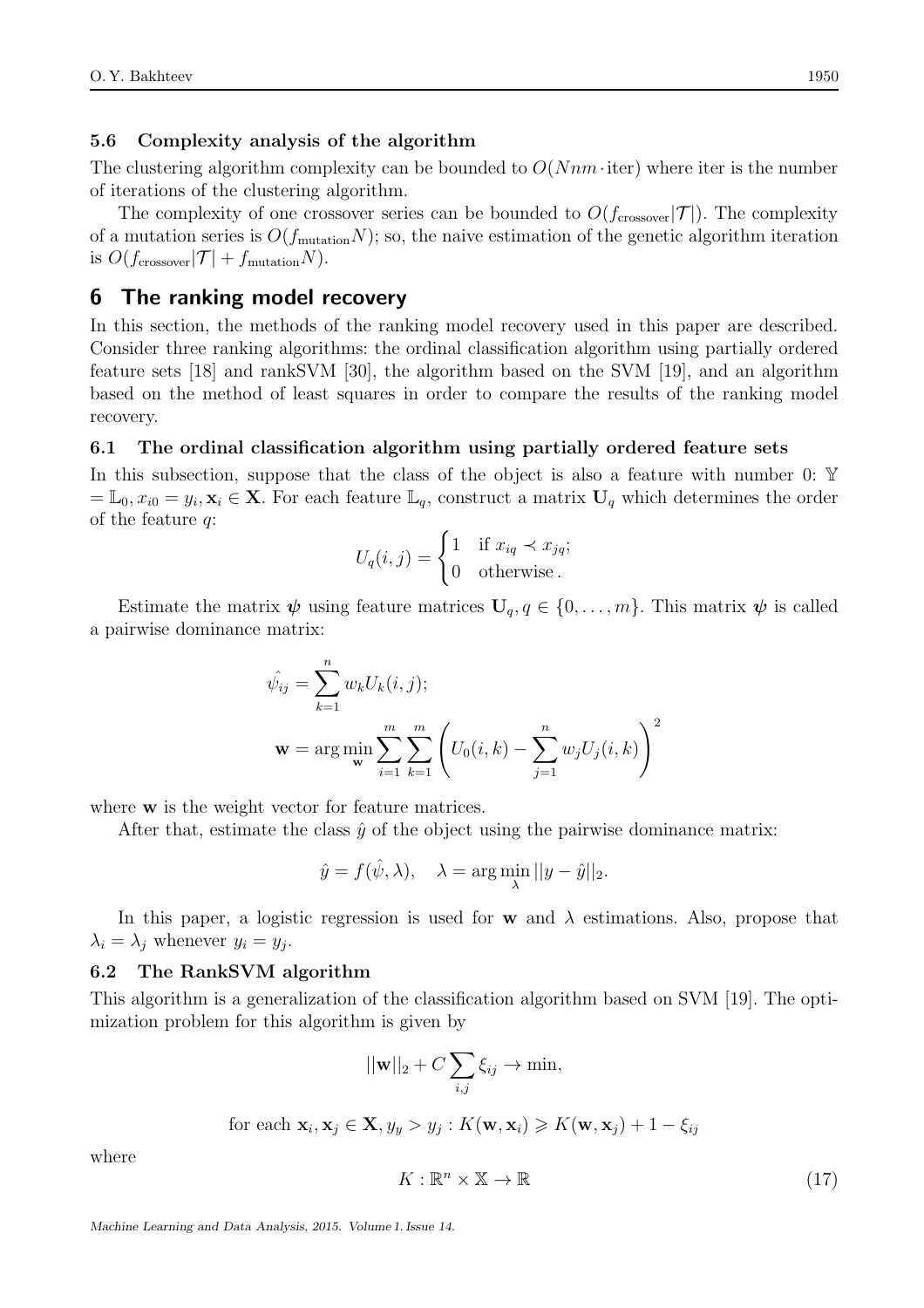is the kernel function, commonly the dot product;  $\xi_{ij}$  and C are the parameters. This optimization problem can be reduced to the classification SVM optimization problem [30] and solved by standard methods [19].

The most interesting feature of this algorithm is the use of different kernel functions K instead of dot product. This modifies original object space and makes it more similar to linearly separable space. In this paper, the following kernel functions have been used:

$$
K(\mathbf{x}_i, \mathbf{x}_j) = \mathbf{x}_i \cdot \mathbf{x}_j^{\mathrm{T}};
$$
\n(18)

$$
K(\mathbf{x}_i, \mathbf{x}_j) = \left(\frac{1}{n}\mathbf{x}_i \cdot \mathbf{x}_j^{\mathrm{T}}\right)^3; \tag{19}
$$

$$
K(\mathbf{x}_i, \mathbf{x}_j) = \exp\left(-\frac{1}{n}|\mathbf{x}_i - \mathbf{x}_j|^2\right);
$$
\n(20)

$$
K(\mathbf{x}_i, \mathbf{x}_j) = \tanh\left(\frac{1}{n}\mathbf{x}_i \cdot \mathbf{x}_j^{\mathrm{T}}\right). \tag{21}
$$

### 6.3 The algorithm based on least squares method

Use this algorithm as a basic ranking algorithm. The main idea of this algorithm is in finding coefficients  $\alpha_1, \ldots, \alpha_n$ , which solve the optimization task:

$$
\Delta = \sum_{i=1}^m \left\| y_i - \sum_{j=1}^n \alpha_j x_{ij} \right\|_2 \to \min.
$$

The resulting function is given by

$$
f(\mathbf{x}) = \begin{cases} \text{round}\left(\sum_{j=1}^{n} \alpha_j x_i j\right) & \text{whenever round}\left(\sum_{j=1}^{n} \alpha_j x_{ij}\right) \in \{1, 2, 3, 4, 5\};\\ 5 & \text{whenever round}\left(\sum_{j=1}^{n} \alpha_j x_{ij}\right) > 5;\\ 1 & \text{whenever round}\left(\sum_{j=1}^{n} \alpha_j x_{ij}\right) < 1. \end{cases}
$$

#### 6.4 Transforming ordinal features into linear features

In order to use the information gathered from ordinal features, the following approach has been used [31]. Each ordinal feature with scale  $\mathbb{L}_j$  is proposed to match with some latent linear feature with scale  $\mathbb{L}_j^*$ , which can be recovered by the following rule:

$$
x_{ij} = l_{ju}
$$
 whenever  $l_{ju-1}^* \leq x_{ij}^* \leq l_{ju}$ 

where  $l_{ju}$  is the u value of the set of values of  $\mathbb{L}_j$  sorted ascendingly;  $x_{ij}^*$  is the value of latent variable;  $l_{ju}^*$  is the threshold:

$$
l_{ju} = \Psi^{-1}(F_j(l_{ju})), \quad F_j(l) = \sum_{\mathbf{x}_i \in \mathbf{X}, x_{ij} \prec l} \frac{1}{m},
$$

$$
l_{j0} = -\infty, \quad l_{j|\mathbb{L}_j|} = \infty
$$

with  $\Psi^{-1}$  being the inverse normal distribution. This transformation matches the ordinal feature with some real-valued intervals. Use the upper limit of the intervals as a representer of the latent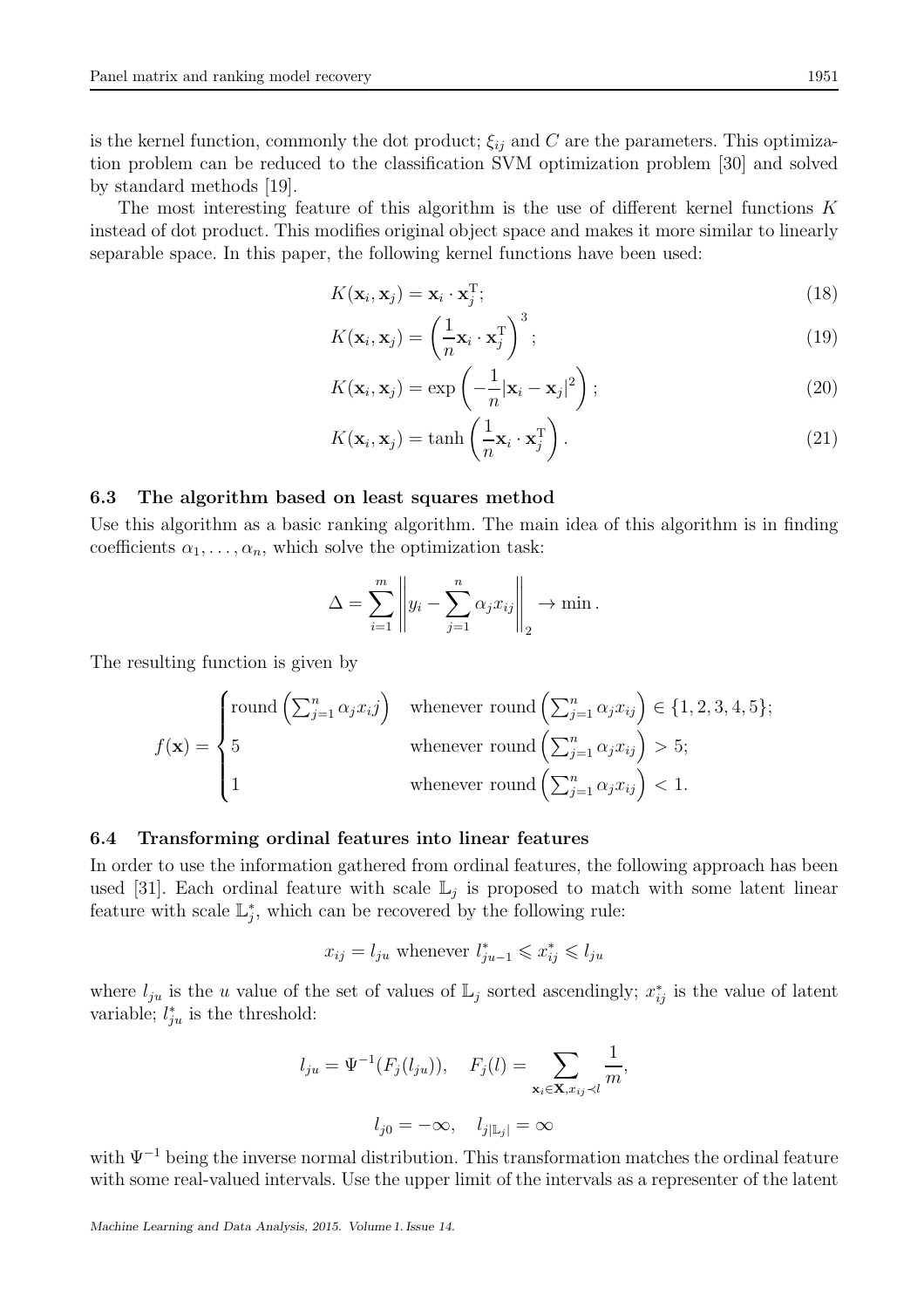linear feature, i.e.,  $x_{ij}^* = l_{ju}$  whenever  $l_{ju-1}^* \leqslant x_{ij}^* \leqslant l_{ju}$ . Let the value corresponding to the largest value of the ordinal feature be  $x_{ij}^* = l_{j|L_j|-1} + \text{mean}(\{l_{ju} - l_{ju-1}, u \in \{1, ..., |L_j|-1\}).$ 

# 7 Computational experiment

In this section, the results of the experiment are presented and conclusions on the applicability of the proposed algorithm to the considered problem are drawn. The main goal of the present experiment is to confirm or deny the efficiency of the described panel matrix recovery method and recover the ranking model in the most efficient way. The dataset [20] contains a table with 284 student assessments. Each assessment contains 7 features, the class of the student, and the year of the interview. The source of the computational experiment is available at [32].

For the experiment, the following software was used:

- GNU Octave v.3.8.1;
- $-$  SVM<sup>light</sup> v.6.02.;
- batch high throughput multidimensional scaline for MATLAB/GNU Octave programming language; and
- Python v.2.7. with NumPy and scikit-learn packages.

## 7.1 Panel matrix recovery

In order to handle with missing values,  $k$ -nearest neighbors algorithm has been used for missing values imputation [33].  $k = 3$  was chosen using cross-validation. The optimal number of clusters N has been estimated by solving the optimization problem (9) and the result  $N = 20$ has been got. The results of clustering for year 2007 are shown in Fig. 4. The coordinates of the objects were received by projection the data  $X<sup>t</sup>$  onto two-dimensional space  $\{\xi_1, \xi_2\}$  using High-Throughput Multidimensional Scaling [34] method. The colors of the plot correspond to different cluster indexes.



Figure 4 The result of clustering for year 2007

In order to reduce the randomnicity in the experiment, 10 tests have been proceeded and the results have been averaged. The parameter coef (15) was set to 1. The cardinality of the starting population  $s_1$  was set to  $N \cdot |\mathcal{T}|$ . For each generation  $\mathbf{S}^q$ ,  $|\mathcal{T}| \cdot s^q$  mutations and  $\binom{s^q}{2}$  $\binom{3^q}{2}$  $= s<sup>q</sup>(s<sup>q</sup> - 1)/2$  crossovers have been proceeded. Such parameter values give an availability to crossover all the pairs of solutions and to mutate each column of each hypergraph matrix. The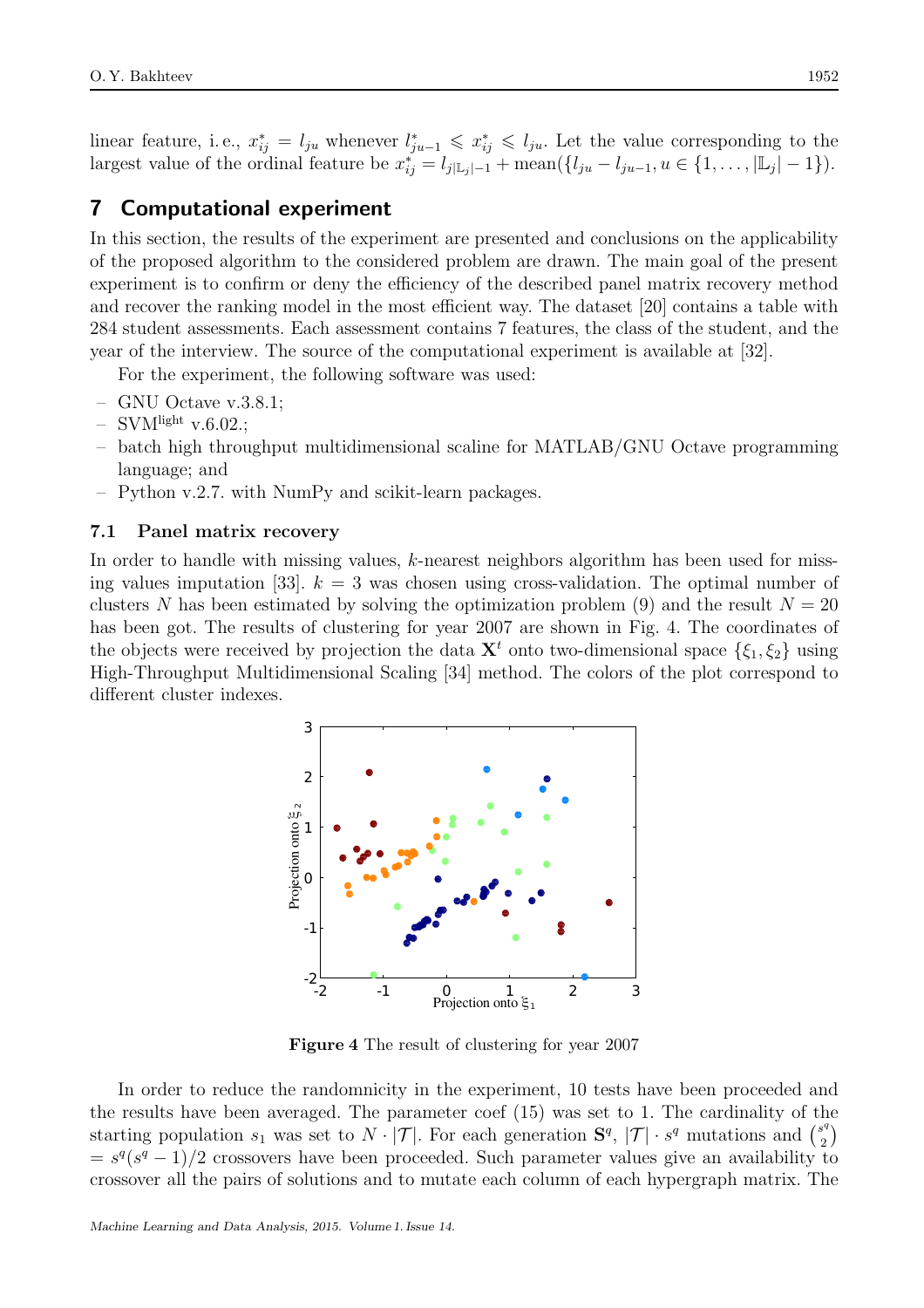cardinality of all the generations remained stable:  $s^{q+1} = s^q$ . The required average Kendall coefficient  $\hat{K}_{\text{av}}$  was set to 0.85.

The results of the panel matrix recovery have been estimated by the Kendall correlation coefficient (7). The results of the Kendall correlation for the experiments with HEOM and HMOM metrics are represented in Tables 2 and 3. The computational experiment shows that the proposed algorithm of the panel matrix recovery gives good results on the considered dataset.

| Year | 2006    | 2007    | 2008    | 2009    |
|------|---------|---------|---------|---------|
| 2006 |         | 0.85629 | 0.80154 | 0.85270 |
| 2007 | 0.85629 |         | 0.84301 | 0.85728 |
| 2008 | 0.80154 | 0.84301 |         | 0.84731 |
| 2009 | 0.85270 | 0.85728 | 0.84731 |         |

Table 2 Kendall coefficient for panel matrix Z recovery with HEOM metric

Table 3 Kendall coefficient for panel matrix Z recovery with HMOM metric

| Year | 2006    | 2007    | 2008    | 2009    |
|------|---------|---------|---------|---------|
| 2006 |         | 0.87714 | 0.76905 | 0.77979 |
| 2007 | 0.87714 |         | 0.82962 | 0.80129 |
| 2008 | 0.76905 | 0.82962 |         | 0.82266 |
| 2009 | 0.77979 | 0.80129 | 0.82266 |         |

The mean of pairwise Kendall coefficients for the panel recovery with HMOM is 0.81326 while for HEOM, this value is  $0.84302$ . Therefore, HEOM metric is quite more efficient for the considered purpose. As one can see, the panel matrix recovery gives rather stable results for all the years.

## 7.2 The ranking model

The difference between the real class y of an object **x** and the recovered class  $\hat{y}$  has been used as the error function Q. The algorithms were tested using "Leave one out" method. Different kernel functions (17) have been used during the RankSVM algorithm testing.

The results of the experiment are shown in Table 4.

The RankSVM algorithm showed the best result and was selected as the ranking model recovery algorithm. Another good result was received from the algorithm based on pairwisedominating matrix.

### 7.3 Computation for the simulated data

Investigate the performance of the proposed algorithm. Conduct two series of the experiments: the series with adding noise into object features and adding noise into object classes.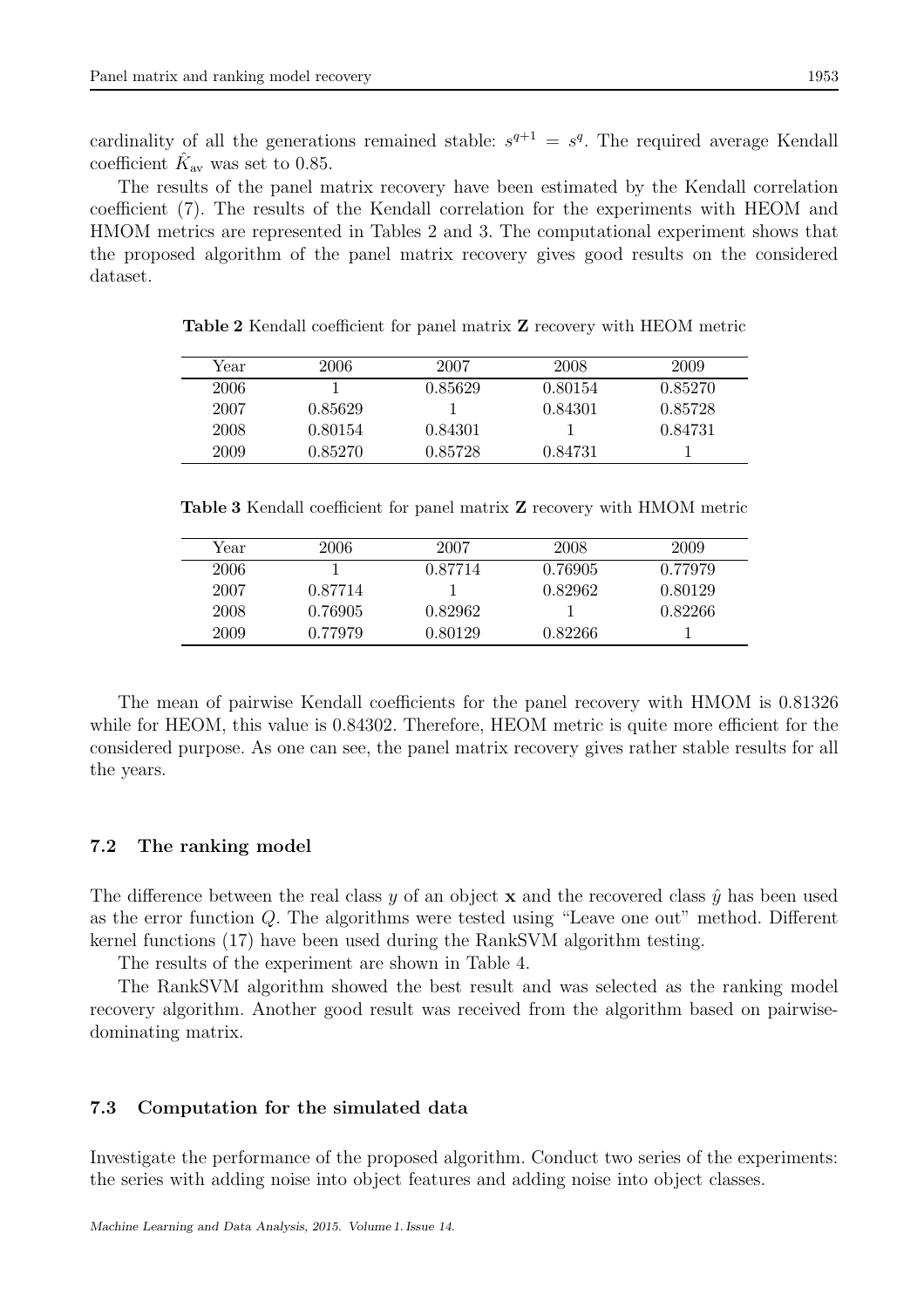| Year                       | 2006   | 2007   | 2008   | 2009   | Mean value |
|----------------------------|--------|--------|--------|--------|------------|
| $LS$ -algrotihm            | 0.7    | 0.57   | 0.68   | 0.62   | 0.64       |
| Pairwise-dominating matrix | 1.2176 | 1.1412 | 1.2647 | 1.2235 | 1.2118     |
| RankSVM, Eq. $(18)$        | 0.55   | 0.52   | 0.62   | 0.60   | 0.58       |
| RankSVM, Eq. $(19)$        | 1,2741 | 0.98   | 1.3451 | 1.1667 | 1.1914     |
| RankSVM, Eq. (20)          | 0.7511 | 0.5413 | 0.7285 | 0.7501 | 0.6927     |
| RankSVM, Eq. $(21)$        | 1.2741 | 0.98   | 1.3451 | 1.1667 | 1.1914     |

Table 4 Results of the ranking model recovery

During the experiment with adding noise into features, change each object feature value randomly with probability from 10% to 50%.

During the experiment with adding noise in classes, replace the class of each object by constant for each year. In these experiments, HEOM metric has been used.

The results of the experiments are shown in Figs. 5 and 6.

Figure 5 shows the mean of Kendall correlation coefficient values for each pairs of years. The genetic algorithm uses the combination of two criteria for selecting optimal solution. After adding noise into objects' features, the algorithm tries to optimize the matching of classes for different years. The experiment with adding noise into object classes shows the opposite case the dataset lost the uniformity of classes per years and, therefore, the average error did not increase so dramatically as in the first experiment.



Figure 5 Average Kendall coefficient

In order to estimate the quality of the ranking model recovery in datasets with noise, the ranking model recovery has been tested on the simulated datasets generated in the first experiment series.

The result of the ranking model recovery is shown in Fig. 7. As one can see, the RankSVM algorithm and pairwise-dominating algorithm give the similar results.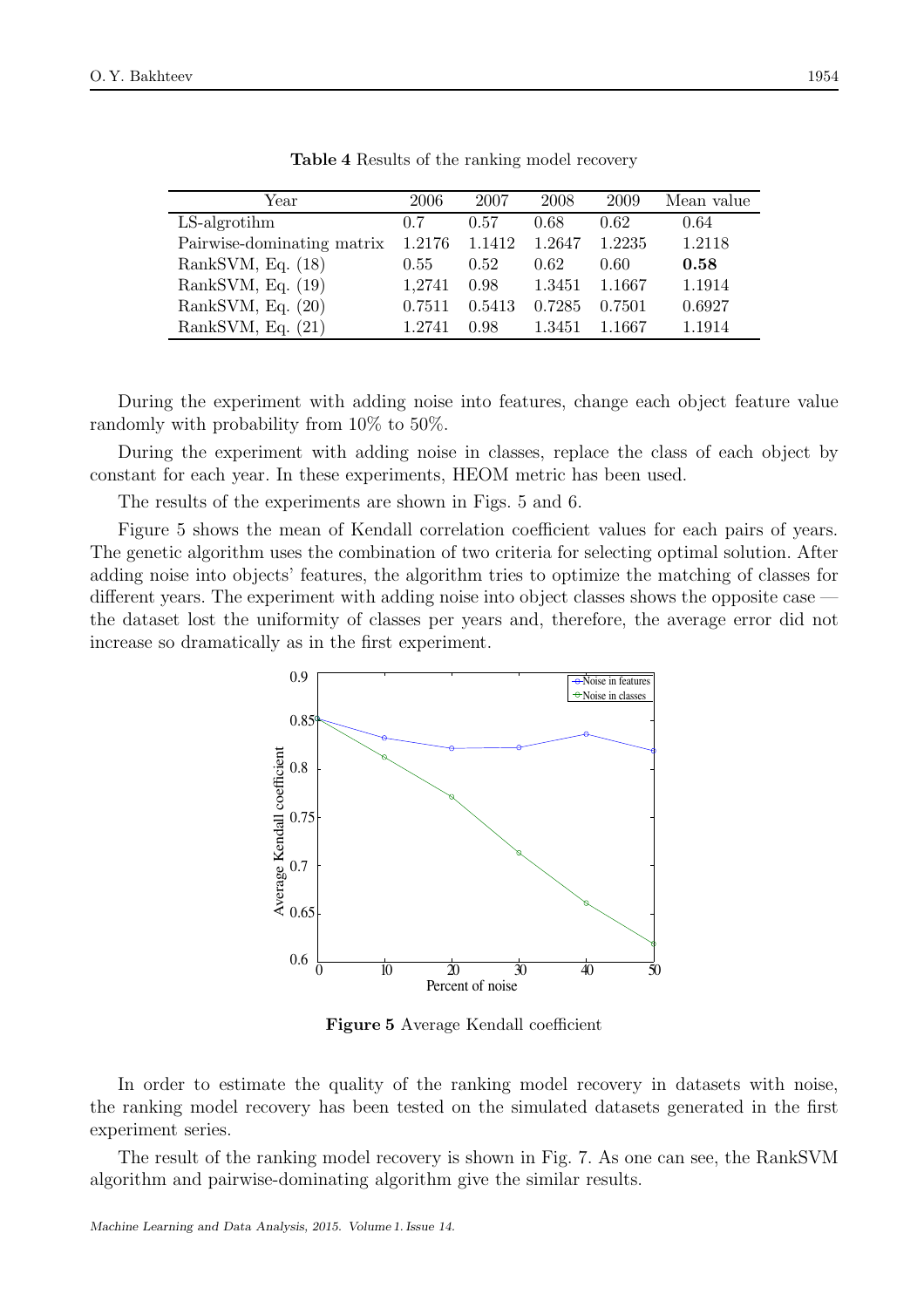

Figure 6 Average distance between cluster centroids that were mapped by the bijection

The error of the least squares-based algorithm increases dramatically; therefore, it is better not to use it if the dataset contains significant amount of noise.



Figure 7 The results of rank model recovery on simulated data

# 8 Concluding remarks

In this paper, the method of the panel matrix recovery has been proposed. The heuristic method of calculating optimal number of clusters has been suggested for clustering objects per year.

Two algorithms have been considered to construct a bijection between clusters of different years based on reducing this problem to multidimensional assignment problem — the ge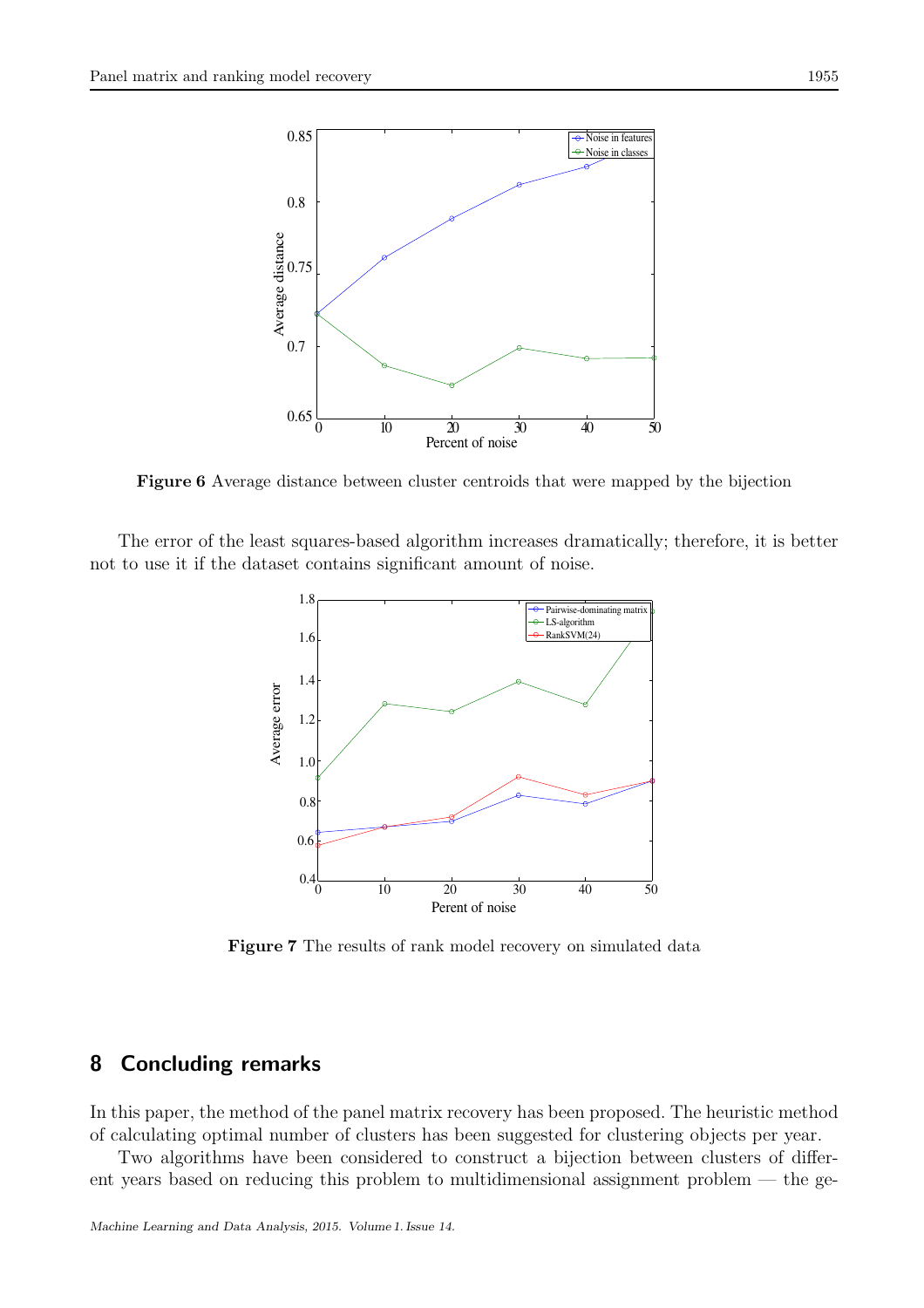netic algorithm and the algorithm based on the reducing the problem to the transport problem.

The experiment for the panel matrix and ranking model recovery using genetic algorithm was proceeded. Two metric functions were compared. The HEOM metric showed the best result. The experiment showed that the panel matrix was stable in the sense of ranking model stability. The best result of ranking model recovery was shown by the RankSVM algorithm.

# 9 Acknowledgments

The author would like to thank Dr. Vadim Strijov for the formal problem statement, useful comments, suggestions, and the attention drawn to the present work.

# References

- [1] Davies, A., and K. Lahiri. 1995. A new framework for testing rationality and measuring aggregate shocks using panel data. J. Econometrics  $68(1):205-227$ .
- [2] Capponi, A., and H. de Waard. 2004. A polynomial time algorithm for the multidimensional assignment problem in multiple sensor environments. 7th Conference (International) on Information Fusion. 1150–1157.
- [3] Pardalos, P., and L. Pitsoulis. 2001. *Nonlinear assignment problems: Algorithms and applications (combinatorial optimization)*. Springer. 303 p.
- [4] Aronson, J. E. 1986. The multiperiod assignment problem: A multicommodity network flow model and specialized branch and bound algorithm. *Eur. J. Oper. Res.* 23(3):367–381.
- [5] Fr´eville, A. 2004. The multidimensional 0–1 knapsack problem: An overview. *Eur. J. Oper. Res.* 155(1):1–21. doi: http://dx.doi.org/10.1016/S0377-2217(03)00274-1
- [6] Walteros, J. L., C. Vogiatzis, E. L. Pasiliao, and P. M. Pardalos. 2014. Integer programming models for the multidimensional assignment problem with star costs. *Eur. J. Oper. Res.* 235(3):553–568. doi: http://dx.doi.org/10.1016/j.ejor.2013.10.048
- [7] Kuroki, Y., and T. Matsui. 2009. An approximation algorithm for multidimensional assignment problem minimizing the sum of squared errors. *Discrete Appl. Math.* 157:2124–2135.
- [8] Sahu, A., and R. Tapadar. 2007. Solving the assignment problem using genetic algorithm and simulated annealing. *IAENG Int. J. Appl. Math.* 36(1). Available at: http://www.iaeng.org/ IJAM/issues v36/issue 1/IJAM 36 1 7.pdf (accessed January 9, 2016).
- [9] Pistorius, J., and M. Minoux. 2003. An improved direct labeling method for the max-flow min-cut computation in large hypergraphs and applications. *Int. Trans. Oper. Res.* 10(1):1–11.
- [10] Cooke, D. J., and H. E. Bez. 1984. *Computer mathematics*. 1st ed. Cambridge University Press. 408 p.
- [11] Johannes, F., and H. Eyke. 2011. *Preference learning: An introduction*. Springer. 454 p.
- [12] Albadvi, A. 2004. Formulating national information technology strategies: A preference ranking model using PROMETHEE method. *Eur. J. Oper. Res*. 153(2):290–296. doi: http://dx.doi. org/10.1016/S0377-2217(03)00151-6
- [13] Siskos, Y., N. F. Matsatsinis, and G. Baourakis. 2001. Multicriteria analysis in agricultural marketing: The case of French olive oil market. *Eur. J. Oper. Res.* 130(2):315–331. doi: http: //dx.doi.org/10.1016/S0377-2217(00)00043-6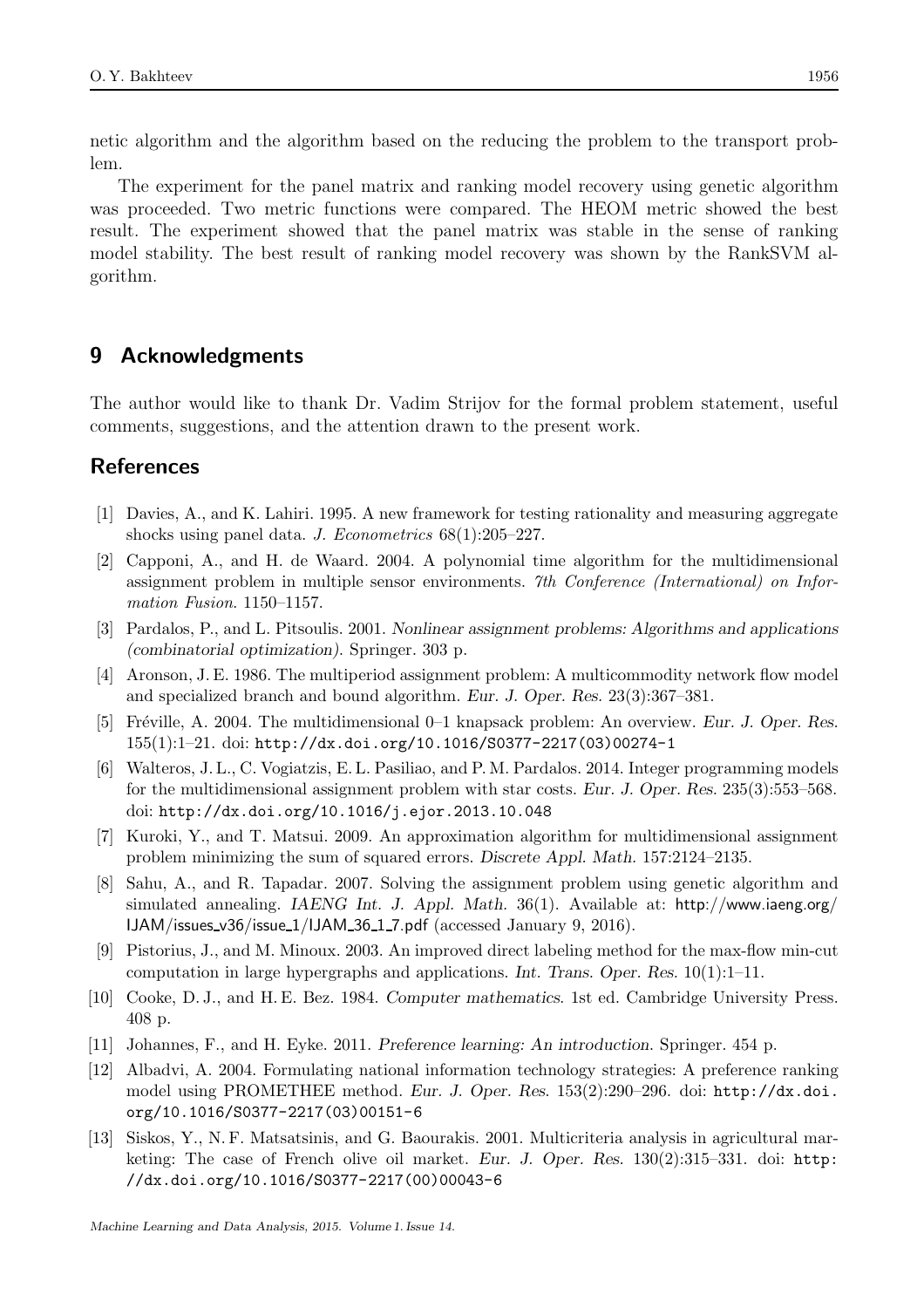- [14] Mladineo, N., J. Margeta, J. P. Brans, and B. Mareschal. 1987. Multicriteria ranking of alternative locations for small scale hydro plants. *Eur. J. Oper. Res.* 31(2):215–222. doi: http://dx.doi. org/10.1016/0377-2217(87)90025-7
- [15] Strijov, V. V. 2011. Utochnenie ekspertnykh otsenok, vystavlennykh v rangovykh shkalakh, s pomoshch'yu izmeryaemykh dannykh [Clarification of expert estimations in rank scale using measured data]. *Zavodskaya laboratoriya. Diagnostika materialov* [Factory Laboratory. Material Diagnostics] 77(7):72–78. (In Russian.)
- [16] Medvednikova, M. M. 2012. Ispol'zovanie metoda glavnykh komponent pri postroenii integral'nykhx indikatorov [Using principal component analysis in construction of integral indicators]. *Machine Learning Data Anal*. 1(3):292–304. (In Russian.)
- [17] Medvednikova, M. M., V. V. Strijov, and M. P. Kuznetsov. 2012. Algoritm mnogoklassovoy monotonnoy Pareto-klassifikatsii s vyborom priznakov [An algorithm of multiclass monotonic Paretoclassification with feature selection]. *Proceedings of the Tula State University, Natural Sciences* 3:132–141. (In Russian.)
- [18] Kuznetsov, M. P., and V. V. Strijov. 2014. Methods of expert estimations concordance for integral quality estimation. *Expert Syst. Appl*. 41(4, Pt. 2):1551–2110. doi: http://dx.doi.org/10. 1016/j.eswa.2013.08.095
- [19] Vorontsov, K. V. Support vector machine lectures. Available at: http://www.ccas.ru/voron/ download/SVM.pdf (accessed July 22, 2014). (In Russian.)
- [20] The original dataset. Available at: http://sourceforge.net/p/mlalgorithms/code/HEAD/tree/ Group074/Bakhteev014UniversityRanking/data/data.csv?format=raw (accessed August 27, 2014).
- [21] Strijov, V. V. 2006. Utochnenie ekspertnykh otsenok s pomoshch'yu izmeryaemykh dannykh [Clarification of expert estimations using measured data]. *Zavodskaya laboratoriya. Diagnostika materialov* [Factory Laboratory. Material Diagnostics] 72(7):59–64. (In Russian.)
- [22] Wilson, D. R., and T. R. Martinez. 1997. Improved heterogeneous distance functions. *J. Artif. Intell. Res.* 6:1–34.
- [23] Batista, G. E. A. P. A., and D. F. Silva. 2009. How k-nearest neighbor parameters affect its performance. *Argentine Symposium on Artificial Intelligence Proceedings*. 1–12.
- [24] Walesiak, M. 1999. Distance measure for ordinal data. *Argum. Oecon.* 2(8):167–173.
- [25] Prokhorov, A. V. (originator) Kendall coefficient of rank correlation. *Encyclopedia of mathematics*. Available at: http://www.encyclopediaofmath.org/index.php?title =Kendall\_coefficient\_of\_rank\_correlation&oldid=13189 (accessed August 27, 2014).
- [26] Steinhaus, H. 1956. Sur la division des corps materiels en parties. *Bull. Acad. Pol. Sci*. 4:801–804.
- [27] Cormen, T. H., C. E. Leiserson, R. L. Rivest, and C. Stein. 2009. *Introduction to algorithms.* 3rd ed. MIT Press. 1312 p.
- [28] Agarwal, S., K. Branson, and S. Belongie. 2006. Higher order learning with graphs. *23rd Conference (International) on Machine Learning Proceedings*. 17–24. doi: http://dx.doi.org/10. 1145/1143844.1143847
- [29] Pu, L., and B. Faltings. 2012. Hypergraph learning with hyperedge expansion. *European Conference on Machine Learning and Knowledge Discovery in Databases Proceedings*. 1:410–425. doi: http://dx.doi.org/10.1007/978-3-642-33460-3\_32
- [30] Joachims, T. 2002. Optimizing search engines using clickthrough data. *8th ACM SIGKDD Conference (International) on Knowledge Discovery and Data Mining Proceedings*. 133–142. doi: http://dx.doi.org/10.1145/775047.775067
- [31] Winship, C., and R. Mare. 1984. Regression models with ordinal variables. *Am. Sociol. Rev*. 49(4):512–525. doi: http://dx.doi.org/10.2307/2095465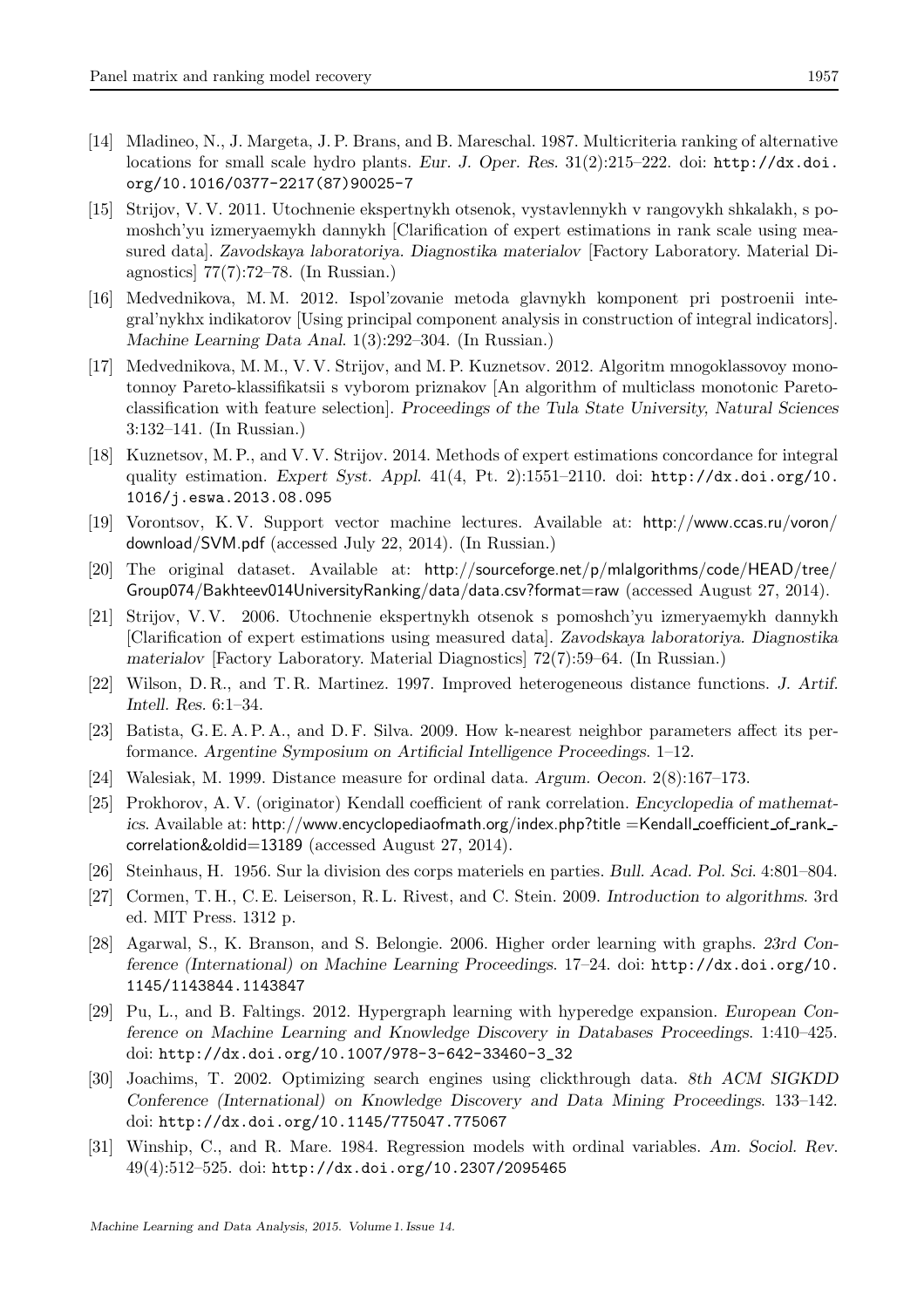- [32] Algorithms of machine learning. Available at: http://sourceforge.net/p/mlalgorithms/code/HEAD/ tree/Group074/Bakhteev014UniversityRanking/code/ (accessed August 27, 2014).
- [33] Batista, G. E. A. P. A., and M. C. Monard. 2003. An analysis of four missing data treatment methods for supervised learning. *Appl. Artif. Intell.* 17(5-6):519–533. doi: http://dx.doi.org/ 10.1080/713827181
- [34] Strickert, M., S. Teichmann, N. Sreenivasulu, and U. Seiffert. 2005. High-Throughput Multidimensional Scaling (HiT-MDS) for cDNA-Array expression data. *15th Conference (International) on Artificial Neural Networks: Biological Inspirations Proceedings*. 1:625–633. doi: http: //dx.doi.org/10.1007/11550822\_97

Received December 20, 2015

# Восстановление панельной матрицы и ранжирующей модели по метризованной выборке в разнородных шкалах

## О.Ю. Бахтеев

bakhteev@phystech.edu

Московский физико-технический институт, Россия, г. Долгопрудный, Институтский пер., 9

Работа посвящена восстановлению ежегодных изменений рейтингов студентов при собеседовании в учебный центр. Рассматривается выборка, состоящая из экспертных оценок студентов, проходивших собеседование в учебный центр в течение нескольких лет и итоговых рейтингов студентов. Шкалы экспертных оценок меняются из года в год, но шкала рейтингов остается неизменной. Требуется восстановить ранжирующую модель, не зависящую от времени. Задача сводится к восстановлению панельной матрицы (т. е. матрицы объект–признак–год), ставящей во взаимное соответствие некоторого студента (или усредненный «портрет» студента) и его предполагаемую оценку на собеседованиях за каждый год, и исследованию ранжирующей модели, полученной на основе этой матрицы, а также анализу ее устойчивости на протяжении нескольких лет. Предлагается метод восстановления панельной матрицы, основанный на решении многомерной задачи о назначениях. В качестве метода восстановления ранжирующей модели используется алгоритм многоклассовой классификации с отношением полного порядка на классах.

Ключевые слова: рейтинги; экспертные оценки; кластеризация; смешанные шкалы

DOI: 10.21469/22233792.1.14.05

# Литeратура

- [1] Davies A., Lahiri K. A new framework for testing rationality and measuring aggregate shocks using panel data // J. Econometrics, 1995. Vol. 68. No. 1. P. 205–227.
- [2] Capponi A., de Waard H. A polynomial time algorithm for the multidimensional assignment problem in multiple sensor environments // 7th Conference (International) on Information Fusion, 2004. P. 1150–1157.
- [3] Pardalos P., Pitsoulis L. Nonlinear assignment problems: Algorithms and applications (combinatorial optimization). — Springer, 2001. 303 p.
- [4] Aronson J. E. The multiperiod assignment problem: A multicommodity network flow model and specialized branch and bound algorithm  $//$  Eur. J. Oper. Res., 1986. Vol. 23. No. 3. P. 367–381.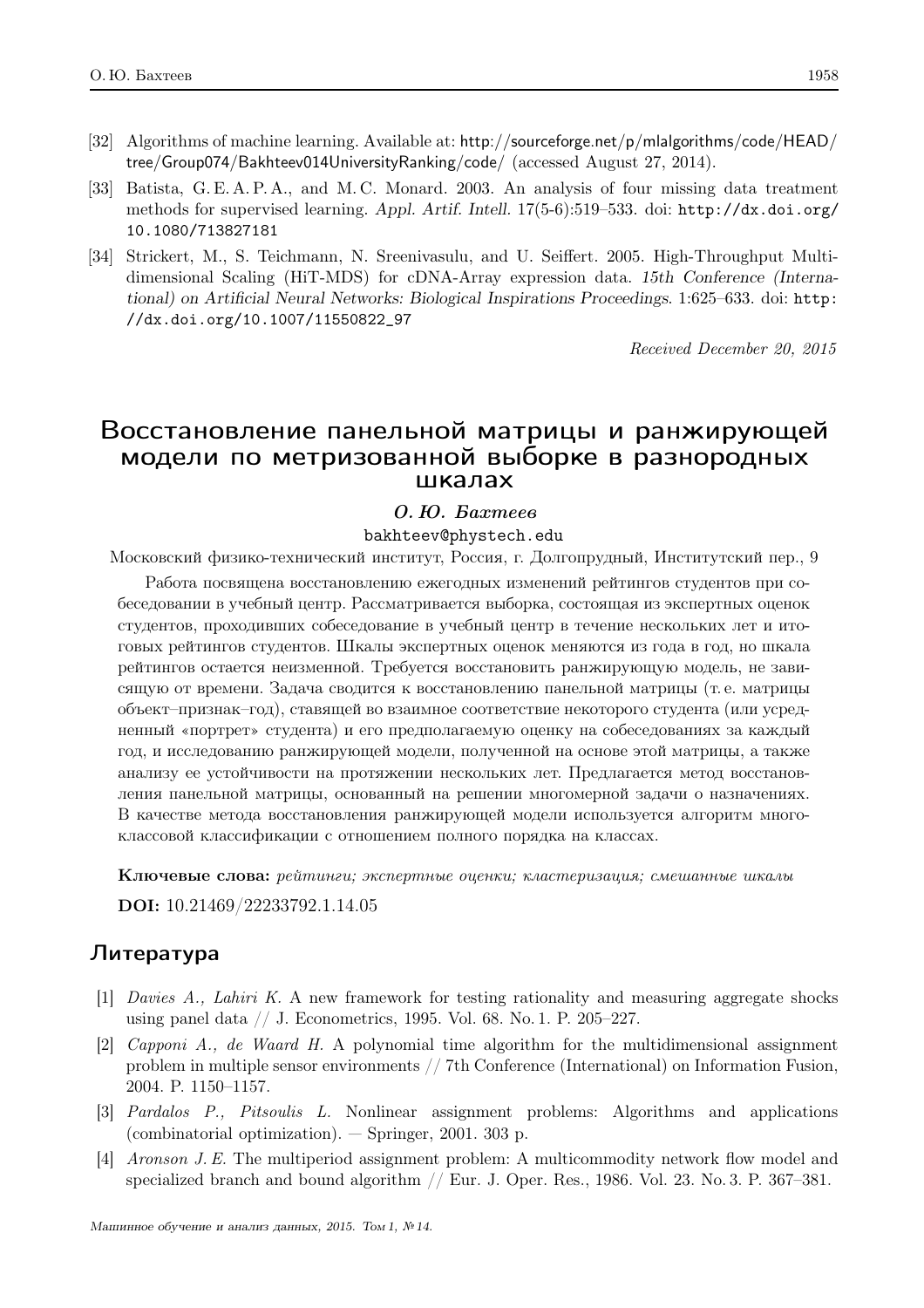- [5] Fréville A. The multidimensional  $0-1$  knapsack problem: An overview  $//$  Eur. J. Oper. Res. 2004. Vol. 155. Iss. 1. P. 1—21. doi: http://dx.doi.org/10.1016/S0377-2217(03)00274-1
- [6] Walteros J. L., Vogiatzis C., Pasiliao E. L., Pardalos P. M. Integer programming models for the multidimensional assignment problem with star costs // Eur. J. Oper. Res., 2014. Vol. 235. No. 3. P. 553–568. doi: http://dx.doi.org/10.1016/j.ejor.2013.10.048
- [7] Kuroki Y., Matsui T. An approximation algorithm for multidimensional assignment problem minimizing the sum of squared errors // Discrete Appl. Math., 2009. Vol. 157. P. 2124–2135.
- [8] Sahu A., Tapadar R. Solving the assignment problem using genetic algorithm and simulated annealing // IAENG Int. J. Appl. Math., 2007. Vol. 36. No. 1. http://www. iaeng.org/IJAM/issues\_v36/issue\_1/IJAM\_36\_1\_7.pdf.
- [9] Pistorius J., Minoux M. An improved direct labeling method for the max-flow min-cut computation in large hypergraphs and applications // Int. Trans. Oper. Res., 2003. Vol. 10. No. 1. P. 1–11.
- [10] Cooke D. J., Bez H. E. Computer mathematics. 1st ed. Cambridge University Press, 1984. 408 p.
- [11] Johannes F., Eyke H. Preference learning: An introduction. Springer, 2011. 454 p.
- [12] Albadvi A. Formulating national information technology strategies: A preference ranking model using PROMETHEE method // Eur. J. Oper. Res., 2004. Vol. 153. No. 2. P. 290–296. doi: http: //dx.doi.org/10.1016/S0377-2217(03)00151-6
- [13] Siskos Y., Matsatsinis N. F., Baourakis G. Multicriteria analysis in agricultural marketing: The case of French olive oil market // Eur. J. Oper. Res., 2001. Vol. 130. No. 2. P. 315–331. doi: http: //dx.doi.org/10.1016/S0377-2217(00)00043-6
- [14] Mladineo N., Margeta J., Brans J. P., B. Mareschal. Multicriteria ranking of alternative locations for small scale hydro plants // Eur. J. Oper. Res., 1987. Vol. 31. No. 2. P. 215–222. doi: http: //dx.doi.org/10.1016/0377-2217(87)90025-7
- [15] Стрижов В. В. Уточнение экспертных оценок, выставленных в ранговых шкалах, с помощью измеряемых данных // Заводская лаборатория. Диагностика материалов, 2011. Т. 77. № 7. С. 72–78.
- [16] Медведникова М. М. Использование метода главных компонент при построении интегральных индикаторов // Машинное обучение и анализ данных, 2012. Т. 3. С. 292–304.
- [17] Медведникова М. М., Стрижов В. В., Кузнецов М. П. Алгоритм многоклассовой монотонной Парето-классификации с выбором признаков // Известия Тульского гос. ун-та. Естественные науки, 2012. Т. 3. С. 132–141.
- [18] Kuznetsov M. P., Strijov V. V. Methods of expert estimations concordance for integral quality estimation // Expert Syst. Appl., 2014. Vol. 41. Iss. 4. Pt. 2. P. 1551–2110. doi: http://dx.doi. org/10.1016/j.eswa.2013.08.095
- [19] Воронцов К. В. Лекции по методу опорных векторов. http://www.ccas.ru/voron/download/ SVM.pdf.
- [20] http://sourceforge.net/p/mlalgorithms/code/HEAD/tree/Group074/Bakhteev014UniversityRanking/ data/data.csv?format=raw.
- [21] *Стрижов В. В.* Уточнение экспертных оценок с помощью измеряемых данных // Заводская лаборатория. Диагностика материалов, 2006. Т. 72. № 7. С. 59–64.
- [22] Wilson D. R., Martinez T. R. Improved heterogeneous distance functions  $//$  J. Artif. Intell. Res. 1997. Vol. 6. P. 1–34.
- [23] Batista G. E. A. P. A., Silva D. F. How k-nearest neighbor parameters affect its performance // Argentine Symposium on Artificial Intelligence Proceedings, 2009. P. 1–12.